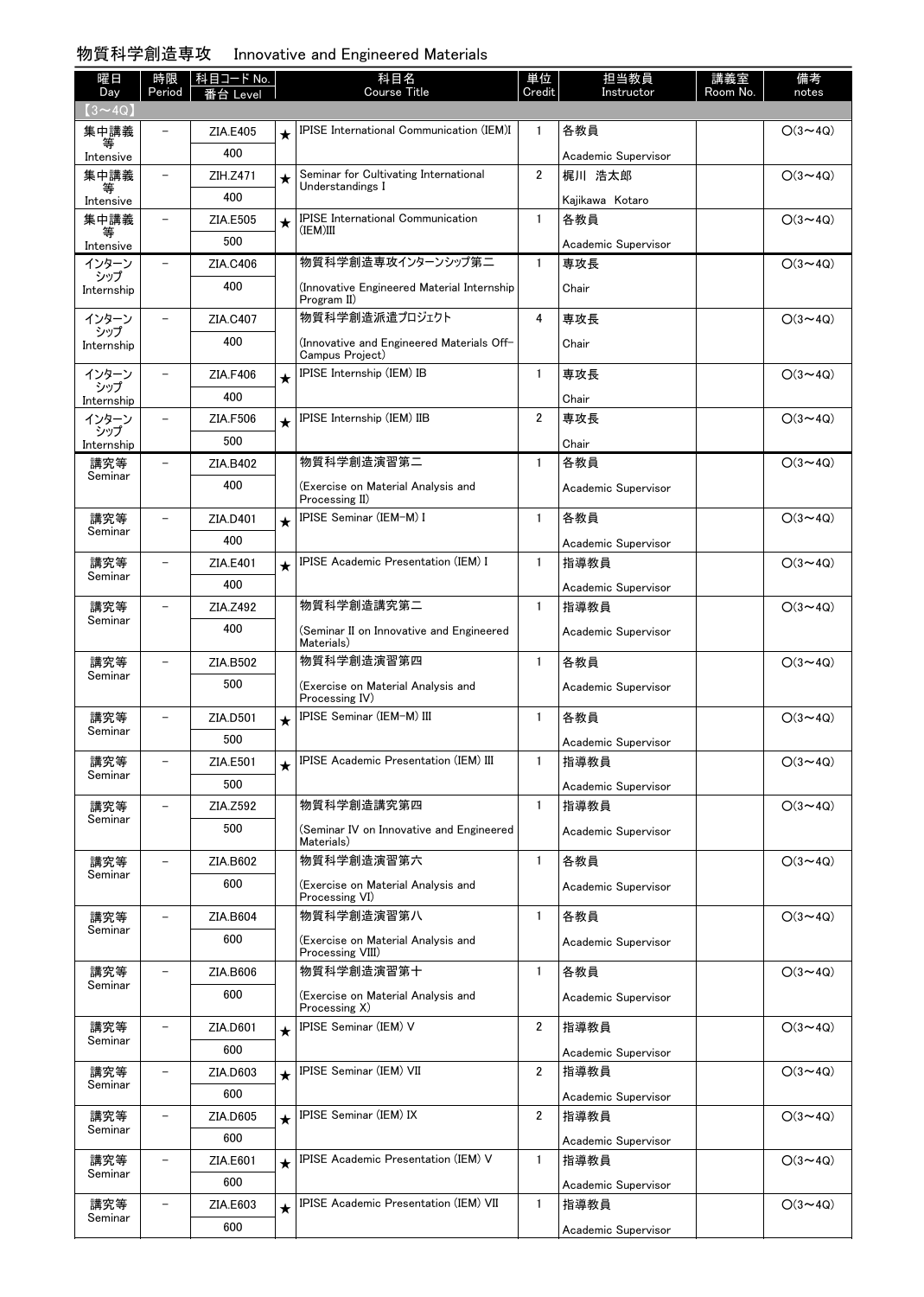### 物質科学創造専攻 Innovative and Engineered Materials

| 曜日<br>Day    | 時限<br>Period             | 科目コード No.  <br>番台 Level |         | 科目名<br>Course Title                  | 単位<br>Credit   | 担当教員<br>Instructor  | 講義室<br>Room No. | 備考<br>notes    |
|--------------|--------------------------|-------------------------|---------|--------------------------------------|----------------|---------------------|-----------------|----------------|
| $[3\sim 4Q]$ |                          |                         |         |                                      |                |                     |                 |                |
| 講究等          | $\overline{\phantom{m}}$ | ZIA.E605                | $\star$ | IPISE Academic Presentation (IEM) IX |                | 指導教員                |                 | $O(3 \sim 40)$ |
| Seminar      |                          | 600                     |         |                                      |                | Academic Supervisor |                 |                |
| 講究等          |                          | ZIA.Z692                |         | 物質科学講究第六                             | 2              | 指導教員                |                 | $O(3 \sim 40)$ |
| Seminar      |                          | 600                     |         | (Seminar VI on Advanced Materials)   |                | Academic Supervisor |                 |                |
| 講究等          |                          | ZIA.Z694                |         | 物質科学講究第八                             | 2              | 指導教員                |                 | $O(3 \sim 40)$ |
| Seminar      |                          | 600                     |         | (Seminar VIII on Advanced Materials) |                | Academic Supervisor |                 |                |
| 講究等          | $\overline{\phantom{0}}$ | ZIA.Z696                |         | 物質科学講究第十                             | $\overline{2}$ | 指導教員                |                 | $O(3 \sim 40)$ |
| Seminar      |                          | 600                     |         | (Seminar X on Advanced Materials)    |                | Academic Supervisor |                 |                |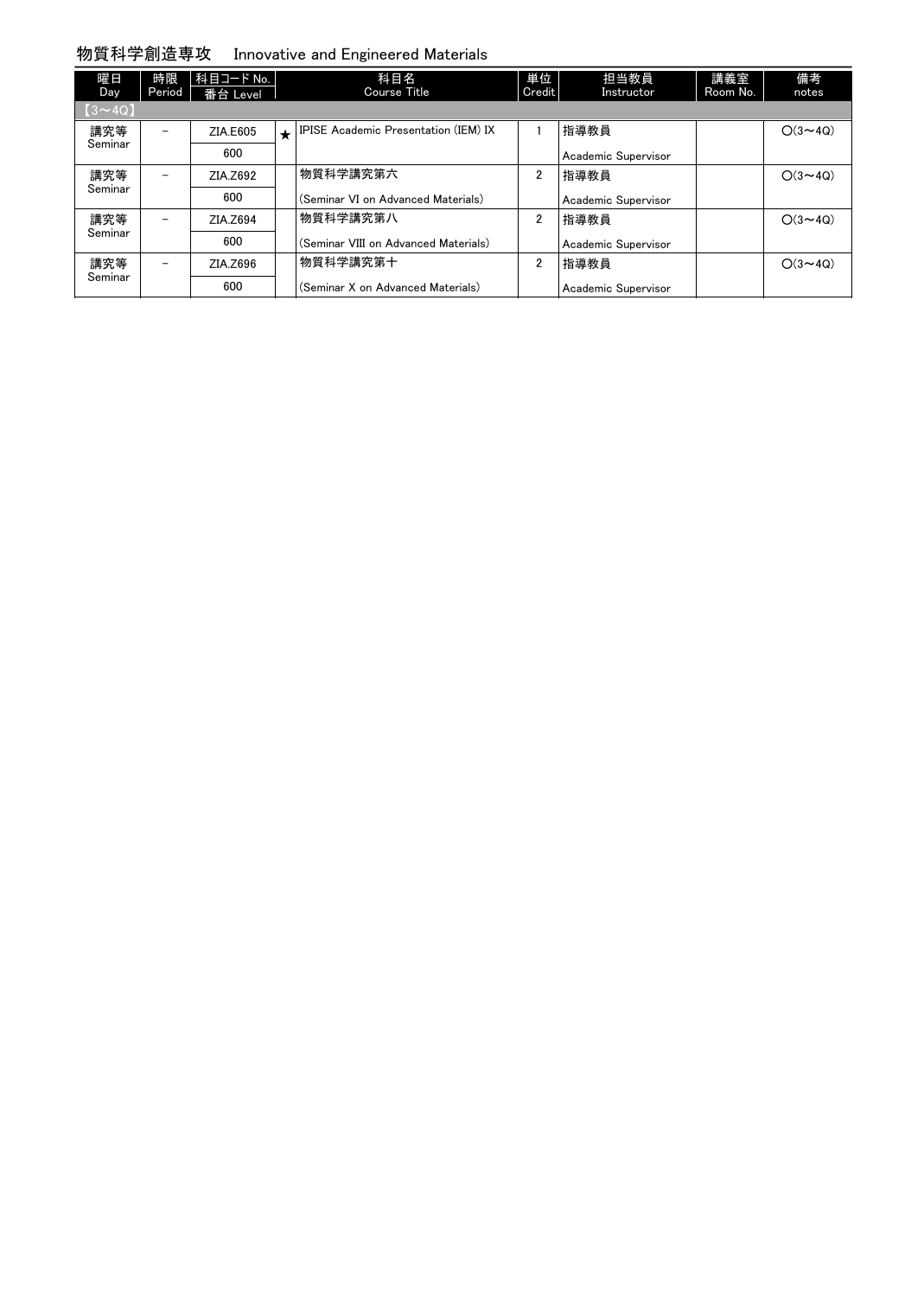#### 物質電子化学専攻 Electronic Chemistry

| 曜日                   | 時限                       | │科目コード No.      |         | 科目名                                                         | 単位             | 担当教員                                 | 講義室      | 備考             |
|----------------------|--------------------------|-----------------|---------|-------------------------------------------------------------|----------------|--------------------------------------|----------|----------------|
| Day<br>$(3 \sim 4Q)$ | Period                   | Level           |         | <b>Course Title</b>                                         | Credit         | Instructor                           | Room No. | notes          |
| 火                    | $7 - 8$                  | ZIB.C402        |         | 有機合成化学特論                                                    | $\overline{2}$ | 松川 公洋<br>井上 宗宣                       | G112     | $O(3 \sim 4Q)$ |
| Tue                  |                          | 400             |         | (Topics in Organic Synthesis)                               |                |                                      |          |                |
|                      |                          |                 |         |                                                             |                | Matsukawa Kimihiro<br>Inoue Munenori |          |                |
| 木                    | $7 - 8$                  | ZIB.C403        |         | 半導体電子物性                                                     | $\mathbf{1}$   | 山本 浩史                                | G113     | $O(3 \sim 4Q)$ |
| Thu                  |                          | 400             |         | (Electronic Properties of                                   |                | Yamamoto Hiroshi                     |          |                |
|                      |                          |                 |         | Semiconductors)<br><b>IPISE International Communication</b> |                |                                      |          |                |
| 集中講義<br>等            | $\qquad \qquad -$        | ZIB.D451<br>400 | $\star$ | (ECHEM) I                                                   | $\mathbf{1}$   | 各教員                                  |          | $O(3 \sim 4Q)$ |
| Intensive            | $\qquad \qquad -$        |                 |         | <b>IPISE</b> International Communication                    | $\mathbf{1}$   | Academic Supervisor<br>各教員           |          |                |
| 集中講義<br>等            |                          | ZIB.D453<br>400 | $\star$ | (ECHEM) III                                                 |                |                                      |          | $O(3 \sim 4Q)$ |
| Intensive<br>集中講義    |                          | ZIH.Z471        |         | Seminar for Cultivating International                       | $\overline{2}$ | Academic Supervisor<br>梶川 浩太郎        |          | $O(3 \sim 4Q)$ |
|                      |                          | 400             | $\star$ | Understandings I                                            |                |                                      |          |                |
| Intensive<br>インターン   | $\overline{\phantom{a}}$ | ZIB.D402        |         | 物質電子化学専攻インターンシップ第一B                                         | $\mathbf{1}$   | Kajikawa Kotaro<br>専攻長               |          | $O(3 \sim 4Q)$ |
| シップ                  |                          | 400             |         | (Internship(ECHEM) IB)                                      |                | Chair                                |          |                |
| Internship<br>インターン  | $\qquad \qquad -$        | ZIB.D404        |         | 物質電子化学専攻インターンシップ第二B                                         | $\overline{2}$ | 専攻長                                  |          | $O(3 \sim 4Q)$ |
| シップ<br>Internship    |                          | 400             |         | (Internship(ECHEM) IIB)                                     |                | Chair                                |          |                |
| インターン                | $\overline{\phantom{0}}$ | ZIB.D456        | $\star$ | IPISE Internship (ECHEM) IB                                 | $\mathbf{1}$   | 専攻長                                  |          | $O(3 \sim 4Q)$ |
| シップ<br>Internship    |                          | 400             |         |                                                             |                | Chair                                |          |                |
| インターン                | $\overline{\phantom{0}}$ | ZIB.D458        | $\star$ | IPISE Internship (ECHEM) IIB                                | $\overline{2}$ | 専攻長                                  |          | $O(3 \sim 4Q)$ |
| シップ<br>Internship    |                          | 400             |         |                                                             |                | Chair                                |          |                |
| 講究等                  | $\overline{\phantom{0}}$ | ZIB.A451        | $\star$ | <b>IPISE Seminar (ECHEM) I</b>                              | $\overline{2}$ | 指導教員                                 |          | $O(3 \sim 4Q)$ |
| Seminar              |                          | 400             |         |                                                             |                | Academic Supervisor                  |          |                |
| 講究等                  | $\qquad \qquad -$        | ZIB.B402        |         | 物質電子化学特別実験第二                                                | $\mathbf{1}$   | 指導教員                                 |          | $O(3 \sim 4Q)$ |
| Seminar              |                          | 400             |         | (Laboratory Work in Electronic Chemistry                    |                | Academic Supervisor                  |          |                |
|                      |                          |                 |         | $_{\rm II}$                                                 |                |                                      |          |                |
| 講究等<br>Seminar       | $\qquad \qquad -$        | ZIB.B451        | $\star$ | Special Experiments (ECHEM) I                               | $\mathbf{1}$   | 指導教員                                 |          | $O(3 \sim 4Q)$ |
|                      |                          | 400             |         |                                                             |                | Academic Supervisor                  |          |                |
| 講究等<br>Seminar       | $\qquad \qquad -$        | ZIB.D459        | $\star$ | <b>IPISE Academic Presentation (ECHEM) I</b>                | $\mathbf{1}$   | 指導教員                                 |          | $O(3 \sim 4Q)$ |
|                      |                          | 400             |         |                                                             |                | Academic Supervisor                  |          |                |
| 講究等<br>Seminar       | $\qquad \qquad -$        | ZIB.Z492        |         | 物質電子化学講究第二                                                  | $\overline{2}$ | 指導教員                                 |          | $O(3 \sim 4Q)$ |
|                      |                          | 400             |         | (Seminar in Electronic Chemistry II)                        |                | Academic Supervisor                  |          |                |
| 講究等<br>Seminar       |                          | ZIB.A551        | $\star$ | IPISE Seminar (ECHEM) III                                   | $\overline{2}$ | 指導教員                                 |          | $O(3 \sim 4Q)$ |
|                      |                          | 500             |         |                                                             |                | Academic Supervisor                  |          |                |
| 講究等<br>Seminar       | $\overline{\phantom{0}}$ | ZIB.B502        |         | 物質電子化学特別実験第四                                                | $\mathbf{1}$   | 指導教員                                 |          | $O(3 \sim 4Q)$ |
|                      |                          | 500             |         | (Laboratory Work in Electronic Chemistry<br>IV)             |                | Academic Supervisor                  |          |                |
| 講究等                  | $\overline{\phantom{0}}$ | ZIB.B551        | $\star$ | Special Experiments (ECHEM) III                             | $\mathbf{1}$   | 指導教員                                 |          | $O(3 \sim 4Q)$ |
| Seminar              |                          | 500             |         |                                                             |                | Academic Supervisor                  |          |                |
| 講究等                  | $\qquad \qquad -$        | ZIB.D551        | $\star$ | <b>IPISE Academic Presentation (ECHEM) III</b>              | $\mathbf{1}$   | 指導教員                                 |          | $O(3 \sim 4Q)$ |
| Seminar              |                          | 500             |         |                                                             |                | Academic Supervisor                  |          |                |
| 講究等<br>Seminar       | $\overline{\phantom{0}}$ | ZIB.Z592        |         | 物質電子化学講究第四                                                  | $\overline{2}$ | 指導教員                                 |          | $O(3 \sim 4Q)$ |
|                      |                          | 500             |         | (Seminar in Electronic Chemistry IV)                        |                | Academic Supervisor                  |          |                |
| 講究等<br>Seminar       | $\qquad \qquad -$        | ZIB.A651        | $\star$ | IPISE Seminar (ECHEM) V                                     | $\overline{2}$ | 指導教員                                 |          | $O(3 \sim 4Q)$ |
|                      |                          | 600             |         |                                                             |                | Academic Supervisor                  |          |                |
| 講究等<br>Seminar       | $\overline{\phantom{0}}$ | ZIB.A653        | $\star$ | IPISE Seminar (ECHEM) VII                                   | $\overline{2}$ | 指導教員                                 |          | $O(3 \sim 4Q)$ |
|                      |                          | 600             |         |                                                             |                | Academic Supervisor                  |          |                |
| 講究等<br>Seminar       | $\overline{\phantom{0}}$ | ZIB.A655        | $\star$ | <b>IPISE Seminar (ECHEM) IX</b>                             | $\overline{2}$ | 指導教員                                 |          | $O(3 \sim 4Q)$ |
|                      |                          | 600             |         |                                                             |                | Academic Supervisor                  |          |                |
| 講究等<br>Seminar       | $\overline{\phantom{a}}$ | ZIB.D651        | $\star$ | <b>IPISE Academic Presentation (ECHEM) V</b>                | $\mathbf{1}$   | 指導教員                                 |          | $O(3 \sim 4Q)$ |
|                      |                          | 600             |         |                                                             |                | Academic Supervisor                  |          |                |
| 講究等<br>Seminar       | $\overline{\phantom{0}}$ | ZIB.D653        | $\star$ | <b>IPISE Academic Presentation (ECHEM)</b><br>VII           | $\mathbf{1}$   | 指導教員                                 |          | $O(3 \sim 4Q)$ |
|                      |                          | 600             |         |                                                             |                | Academic Supervisor                  |          |                |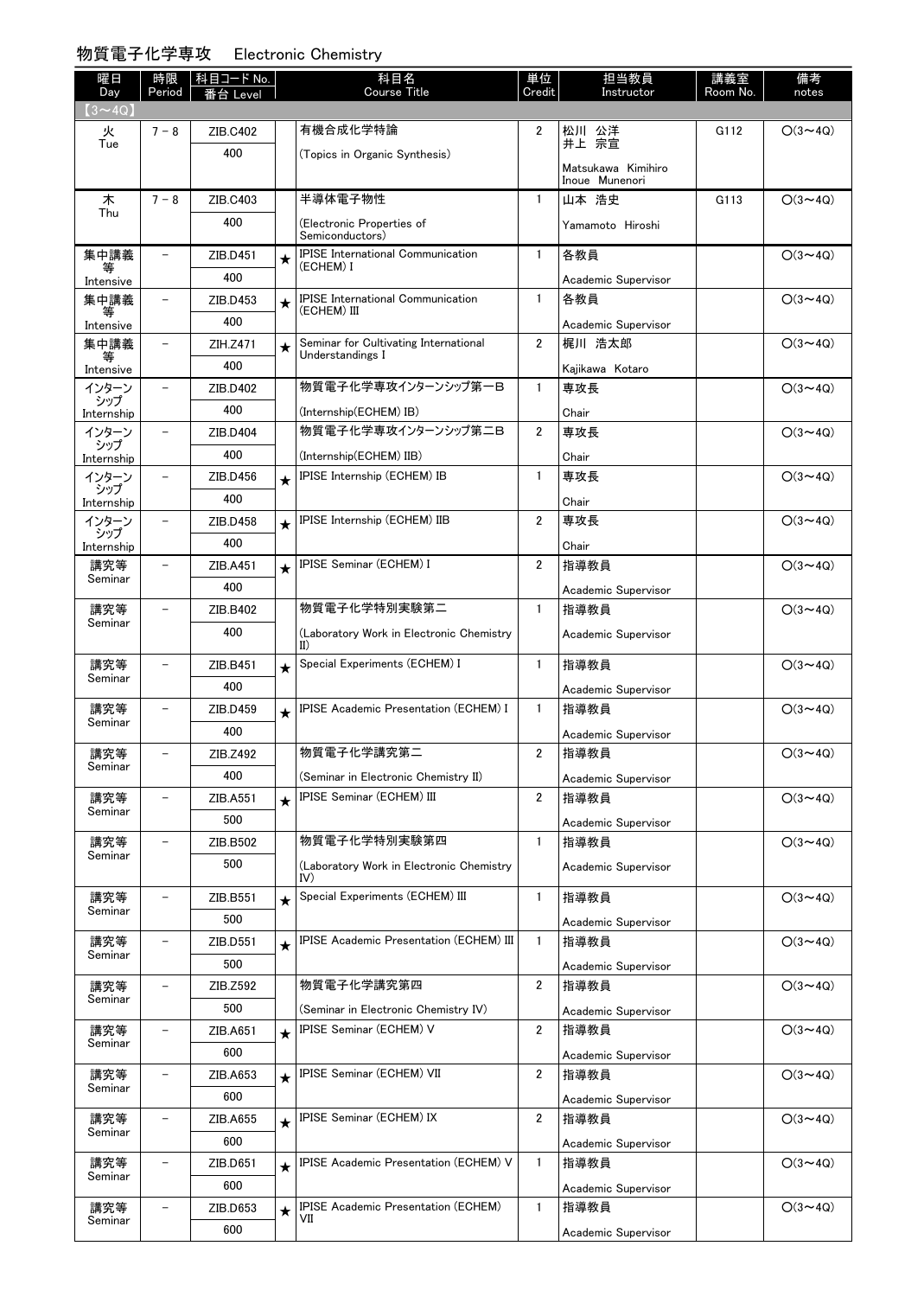#### 物質電子化学専攻 Electronic Chemistry

| 曜日<br>Day     | 時限<br>Period             | 科目コード No.<br>番台 Level |         | 科目名<br><b>Course Title</b>                       | 単位<br>Credit   | 担当教員<br>Instructor  | 講義室<br>Room No. | 備考<br>notes    |
|---------------|--------------------------|-----------------------|---------|--------------------------------------------------|----------------|---------------------|-----------------|----------------|
| $(3 \sim 4Q)$ |                          |                       |         |                                                  |                |                     |                 |                |
| 講究等           | $\overline{\phantom{0}}$ | ZIB.D655              | $\star$ | <b>IPISE Academic Presentation (ECHEM)</b><br>IX |                | 指導教員                |                 | $O(3 \sim 4Q)$ |
| Seminar       |                          | 600                   |         |                                                  |                | Academic Supervisor |                 |                |
| 講究等           | $\overline{\phantom{0}}$ | ZIB.Z692              |         | 物質電子化学講究第六                                       | $\overline{2}$ | 指導教員                |                 | $O(3 \sim 4Q)$ |
| Seminar       |                          | 600                   |         | (Seminar in Electronic Chemistry VI)             |                | Academic Supervisor |                 |                |
| 講究等           | $\overline{\phantom{0}}$ | ZIB.Z694              |         | 物質電子化学講究第八                                       | $\overline{2}$ | 指導教員                |                 | $O(3 \sim 4Q)$ |
| Seminar       |                          | 600                   |         | (Seminar in Electronic Chemistry VIII)           |                | Academic Supervisor |                 |                |
| 講究等           | $\overline{\phantom{0}}$ | ZIB.Z696              |         | 物質電子化学講究第十                                       | $\overline{2}$ | 指導教員                |                 | $O(3 \sim 4Q)$ |
| Seminar       |                          | 600                   |         | (Seminar in Electronic Chemistry X)              |                | Academic Supervisor |                 |                |
| [4Q]          |                          |                       |         |                                                  |                |                     |                 |                |
| 月             | $7 - 8$                  | ZIB.C401              |         | 電気化学応用特論                                         |                | 中村 二朗               | G112            |                |
| Mon           |                          | 400                   |         | (Topics in Applied Electrochemistry)             |                | Nakamura<br>Jiro    |                 |                |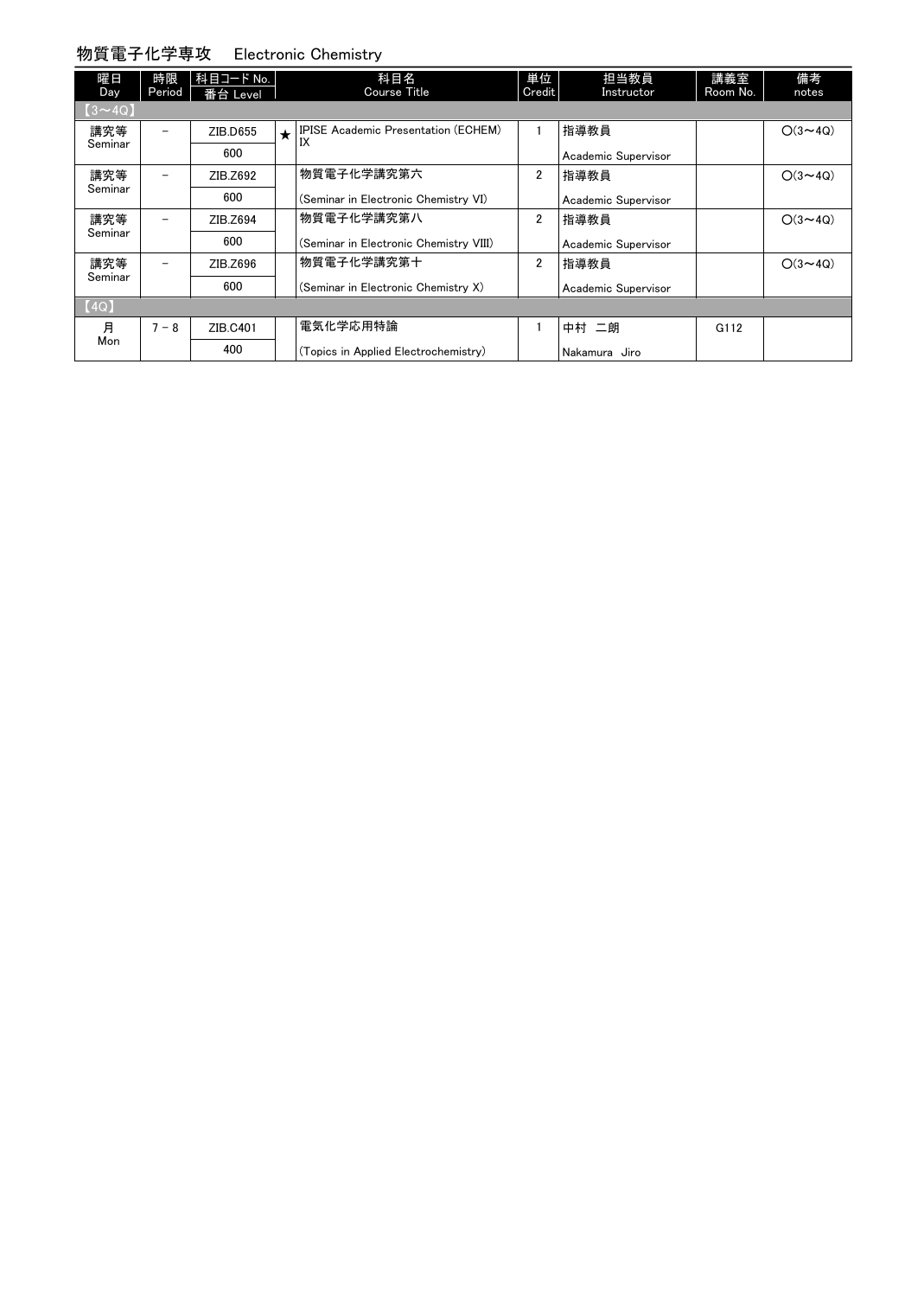### 材料物理科学専攻 Materials Science and Engineering

| 曜日<br>Day         | 時限<br>Period             | 科目コード No.<br>番台 Level |         | 科目名<br><b>Course Title</b>                                     | 単位<br>Credit   | 担当教員<br>Instructor  | 講義室<br>Room No. | 備考<br>notes    |
|-------------------|--------------------------|-----------------------|---------|----------------------------------------------------------------|----------------|---------------------|-----------------|----------------|
| $(3 \sim 4Q)$     |                          |                       |         |                                                                |                |                     |                 |                |
| 集中講義              |                          | ZIC.C431              | $\star$ | <b>IPISE International Communication (MSE)</b>                 | $\mathbf{1}$   | 各教員                 |                 | $O(3 \sim 4Q)$ |
| Intensive         |                          | 400                   | ▲       |                                                                |                | Academic Supervisor |                 |                |
| 集中講義              | $\overline{\phantom{0}}$ | ZIH.Z471              | $\star$ | Seminar for Cultivating International                          | $\overline{2}$ | 梶川 浩太郎              |                 | $O(3 \sim 4Q)$ |
| Intensive         |                          | 400                   |         | Understandings I                                               |                | Kajikawa Kotaro     |                 |                |
| 集中講義              | $\overline{\phantom{0}}$ | ZIC.C531              | $\star$ | <b>IPISE International Communication (MSE)</b>                 | $\mathbf{1}$   | 各教員                 |                 | $O(3 \sim 4Q)$ |
| 等<br>Intensive    |                          | 500                   | ▲       | Ш                                                              |                | Academic Supervisor |                 |                |
| インターン             | $\overline{\phantom{0}}$ | ZIC.B432              |         | 材料物理科学専攻インターンシップ第一B                                            | $\mathbf{1}$   | 専攻長                 |                 | $O(3 \sim 4Q)$ |
| シップ<br>Internship |                          | 400                   |         | (Internship(MSE) IB)                                           |                | Chair               |                 |                |
| インターン             |                          | ZIC.B442              |         | 材料物理科学専攻インターンシップ第二B                                            | $\overline{2}$ | 専攻長                 |                 | $O(3 \sim 4Q)$ |
| シップ<br>Internship |                          | 400                   |         | (Internship(MSE)IIB)                                           |                | Chair               |                 |                |
| インターン             |                          | ZIC.B452              |         | 材料物理科学派遣プロジェクト第二                                               | 4              | 各教員                 |                 | $O(3 \sim 4Q)$ |
| シップ<br>Internship |                          | 400                   |         | (Materials Science & Engineering Off-<br>Campus Project II)    |                | Academic Supervisor |                 |                |
| インターン             |                          | ZIC.D432              | $\star$ | <b>IPISE Internship (MSE) IB</b>                               | $\mathbf{1}$   | 専攻長                 |                 | $O(3 \sim 40)$ |
| シップ<br>Internship |                          | 400                   | ▲       |                                                                |                | Chair               |                 |                |
| インターン             |                          | ZIC.D442              | $\star$ | <b>IPISE Internship (MSE) IIB</b>                              | $\overline{2}$ | 専攻長                 |                 | $O(3 \sim 4Q)$ |
| シップ<br>Internship |                          | 400                   | ▲       |                                                                |                | Chair               |                 |                |
| 講究等               | $\overline{\phantom{0}}$ | ZIC.Y481              | $\star$ | <b>IPISE Academic Presentation (MSE) I</b>                     | $\mathbf{1}$   | 指導教員                |                 | $O(3 \sim 4Q)$ |
| Seminar           |                          | 400                   | ▲       |                                                                |                | Academic Supervisor |                 |                |
| 講究等               |                          | ZIC.Y491              | $\star$ | IPISE Seminar (MSE) I                                          | $\overline{2}$ | 指導教員                |                 | $O(3 \sim 4Q)$ |
| Seminar           |                          | 400                   | ▲       |                                                                |                | Academic Supervisor |                 |                |
| 講究等               |                          | ZIC.Z492              |         | 材料物理科学講究第二                                                     | $\overline{2}$ | 指導教員                |                 | $O(3 \sim 4Q)$ |
| Seminar           |                          | 400                   |         | (Seminar in Materials Science and                              |                | Academic Supervisor |                 |                |
|                   |                          |                       |         | Engineering II)                                                |                |                     |                 |                |
| 講究等<br>Seminar    |                          | ZIC.Y581              | $\star$ | <b>IPISE Academic Presentation (MSE) III</b>                   | $\mathbf{1}$   | 指導教員                |                 | $O(3 \sim 4Q)$ |
|                   |                          | 500                   | ▲       |                                                                |                | Academic Supervisor |                 |                |
| 講究等<br>Seminar    |                          | ZIC.Y591              | $\star$ | <b>IPISE Seminar (MSE) III</b>                                 | $\overline{2}$ | 指導教員                |                 | $O(3 \sim 4Q)$ |
|                   |                          | 500                   | ▲       |                                                                |                | Academic Supervisor |                 |                |
| 講究等<br>Seminar    |                          | ZIC.Z592              |         | 材料物理科学講究第四                                                     | $\overline{2}$ | 指導教員                |                 | $O(3 \sim 4Q)$ |
|                   |                          | 500                   |         | (Seminar in Materials Science and<br>Engineering IV)           |                | Academic Supervisor |                 |                |
| 講究等<br>Seminar    |                          | ZIC.A632              | $\star$ | English Communication in Materials<br>Science & Engineering II | $\mathbf{1}$   | 各教員                 |                 | $O(3 \sim 4Q)$ |
|                   |                          | 600                   |         | (材料物理科学英語コミュニケーション第二)                                          |                | Academic Supervisor |                 |                |
| 講究等               |                          | ZIC.Y681              | $\star$ | <b>IPISE Academic Presentation (MSE) V</b>                     | $\mathbf{1}$   | 指導教員                |                 | $O(3 \sim 4Q)$ |
| Seminar           |                          | 600                   | ▲       |                                                                |                | Academic Supervisor |                 |                |
| 講究等               |                          | ZIC.Y683              | $\star$ | <b>IPISE Academic Presentation (MSE) VII</b>                   | $\mathbf{1}$   | 指導教員                |                 | $O(3 \sim 4Q)$ |
| Seminar           |                          | 600                   | ▲       |                                                                |                | Academic Supervisor |                 |                |
| 講究等               |                          | ZIC.Y685              | $\star$ | <b>IPISE Academic Presentation (MSE) IX</b>                    | $\mathbf{1}$   | 指導教員                |                 | $O(3 \sim 4Q)$ |
| Seminar           |                          | 600                   | ▲       |                                                                |                | Academic Supervisor |                 |                |
| 講究等               | $\equiv$                 | ZIC.Y691              | $\star$ | <b>IPISE Seminar (MSE) V</b>                                   | $\overline{2}$ | 指導教員                |                 | $O(3 \sim 4Q)$ |
| Seminar           |                          | 600                   | ▲       |                                                                |                | Academic Supervisor |                 |                |
| 講究等               |                          | ZIC.Y693              | $\star$ | <b>IPISE Seminar (MSE) VII</b>                                 | 2              | 指導教員                |                 | $O(3 \sim 4Q)$ |
| Seminar           |                          | 600                   | ▲       |                                                                |                | Academic Supervisor |                 |                |
| 講究等               | $\overline{\phantom{0}}$ | ZIC.Y695              | $\star$ | <b>IPISE Seminar (MSE) IX</b>                                  | 2              | 指導教員                |                 | $O(3 \sim 4Q)$ |
| Seminar           |                          | 600                   | ▲       |                                                                |                | Academic Supervisor |                 |                |
| 講究等               |                          | ZIC.Z692              |         | 材料物理科学講究第六                                                     | $\overline{2}$ | 指導教員                |                 | $O(3 \sim 4Q)$ |
| Seminar           |                          | 600                   |         | (Seminar in Materials Science and                              |                | Academic Supervisor |                 |                |
|                   |                          |                       |         | Engineering VI)                                                |                |                     |                 |                |
| 講究等<br>Seminar    | $\overline{\phantom{0}}$ | ZIC.Z694              |         | 材料物理科学講究第八                                                     | 2              | 指導教員                |                 | $O(3 \sim 4Q)$ |
|                   |                          | 600                   |         | (Seminar in Materials Science and<br>Engineering VIII)         |                | Academic Supervisor |                 |                |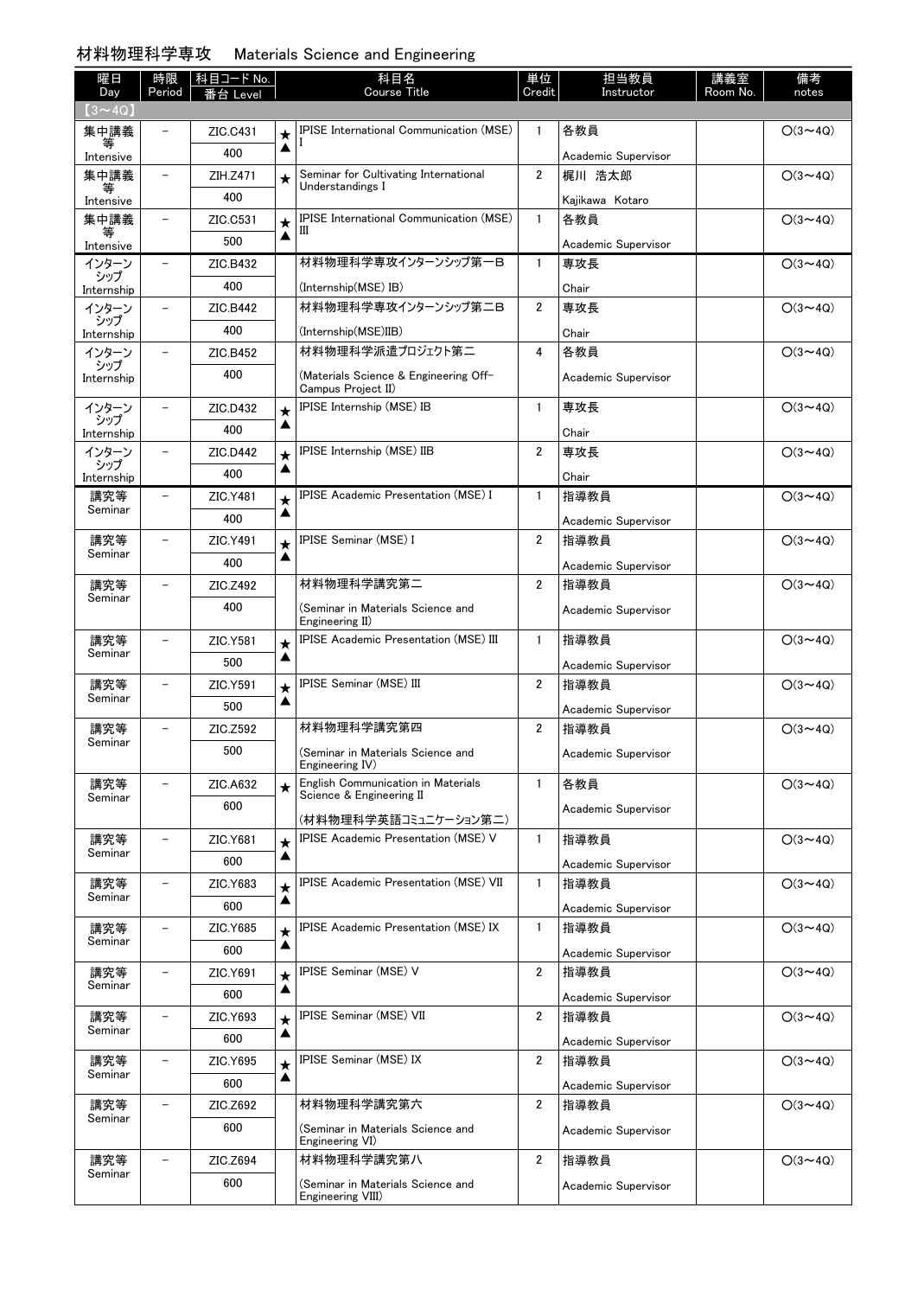### 材料物理科学専攻 Materials Science and Engineering

| 曜日<br>Day     | 時限<br>Period             | │科目コード No.<br>番台 Level | 科目名<br>Course Title                                 | 単位<br>Credit | 担当教員<br>Instructor    | 講義室<br>Room No. | 備考<br>notes    |
|---------------|--------------------------|------------------------|-----------------------------------------------------|--------------|-----------------------|-----------------|----------------|
| $(3 \sim 40)$ |                          |                        |                                                     |              |                       |                 |                |
| 講究等           | $\overline{\phantom{0}}$ | ZIC.Z696               | 材料物理科学講究第十                                          | c            | 指導教員                  |                 | $O(3 \sim 4Q)$ |
| Seminar       |                          | 600                    | (Seminar in Materials Science and<br>Engineering X) |              | l Academic Supervisor |                 |                |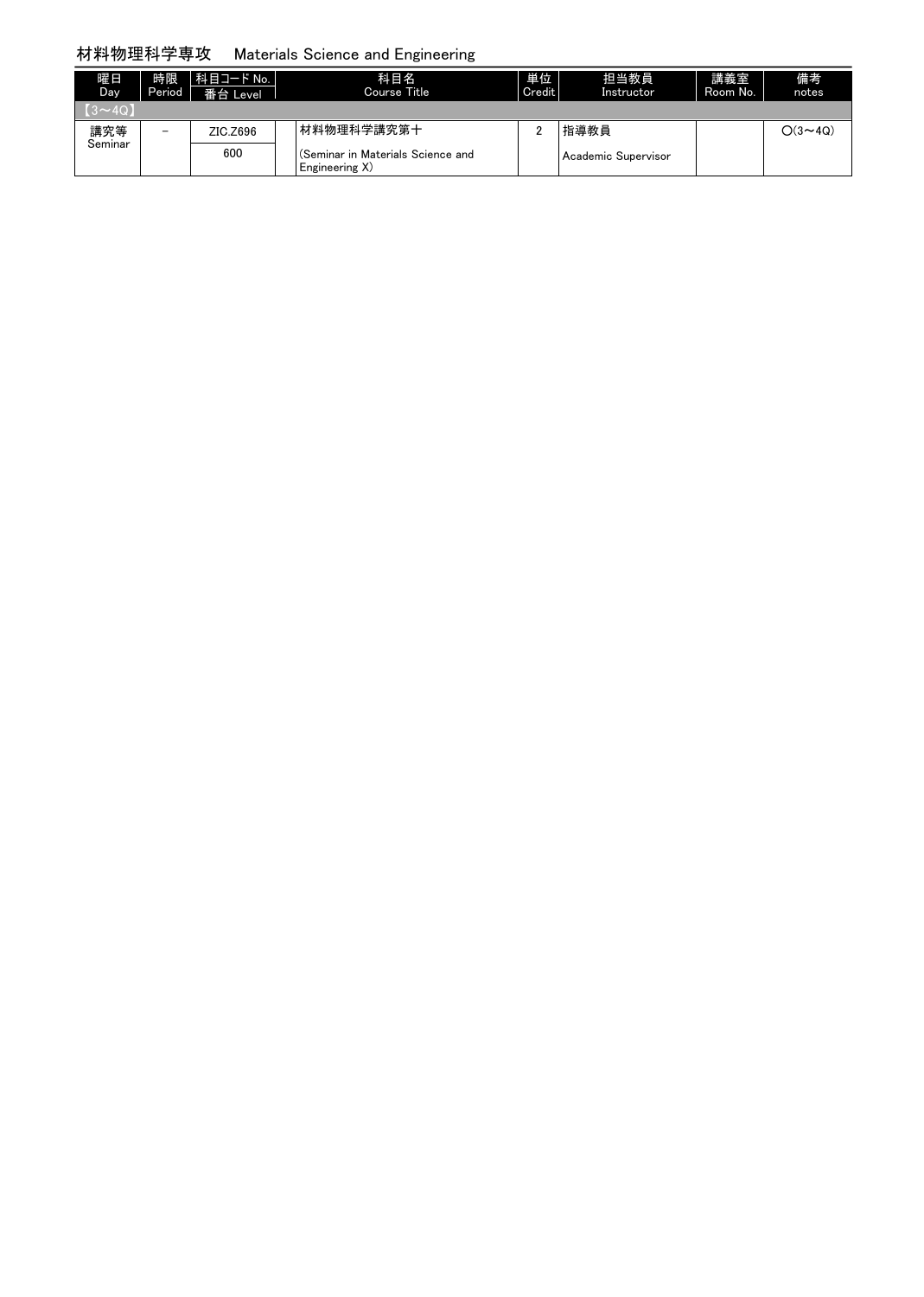# 環境理工学創造専攻 Environmental Science and Technology

| 曜日                   | 時限                       | 科目コード No. |            | 科目名                                                                             | 単位             | 担当教員                | 講義室      | 備考             |
|----------------------|--------------------------|-----------|------------|---------------------------------------------------------------------------------|----------------|---------------------|----------|----------------|
| Day<br>$(3 \sim 4Q)$ | Period                   | Level     |            | <b>Course Title</b>                                                             | Credit         | Instructor          | Room No. | notes          |
| 集中講義                 |                          | ZID.C431  | $\star$    | International Case Study                                                        | $\overline{2}$ | 専攻長                 |          | $O(3 \sim 4Q)$ |
| 等<br>Intensive       |                          | 400       |            | (国際事例研究)                                                                        |                | Chair               |          |                |
| 集中講義                 | $\overline{\phantom{0}}$ | ZID.Y431  | $\star$    | <b>IPISE</b> International Communication                                        | $\mathbf{1}$   | 各教員                 |          | $O(3 \sim 4Q)$ |
| 等<br>Intensive       |                          | 400       |            | (DEPE) I                                                                        |                | Academic Supervisor |          |                |
| 集中講義                 | $\overline{\phantom{0}}$ | ZIH.Z471  | $\star$    | Seminar for Cultivating International                                           | $\overline{2}$ | 梶川 浩太郎              |          | $O(3 \sim 4Q)$ |
| 等<br>Intensive       |                          | 400       |            | Understandings I                                                                |                | Kajikawa Kotaro     |          |                |
| 集中講義                 | $\overline{\phantom{0}}$ | ZID.B532  |            | 環境理エ学研究スキル第二                                                                    | $\mathbf{1}$   | 各教員                 |          | $O(3 \sim 4Q)$ |
| 等<br>Intensive       |                          | 500       |            | (Presentation skill in Environmental<br>Science Technology, and Engineering II) |                | Academic Supervisor |          |                |
| 集中講義                 | $\overline{\phantom{0}}$ | ZID.Y531  | $\star$    | <b>IPISE</b> International Communication                                        | $\mathbf{1}$   | 各教員                 |          | $O(3 \sim 4Q)$ |
| 等<br>Intensive       |                          | 500       |            | (DEPE) III                                                                      |                | Academic Supervisor |          |                |
| インターン                |                          | ZID.Y442  | $\star$    | <b>IPISE Internship (DEPE) IB</b>                                               | $\mathbf{1}$   | 専攻長                 |          | $O(3 \sim 4Q)$ |
| シップ<br>Internship    |                          | 400       |            |                                                                                 |                | Chair               |          |                |
| インターン                |                          | ZID.Y542  | $\bigstar$ | IPISE Internship (DEPE) IIB                                                     | $\overline{2}$ | 専攻長                 |          | $O(3 \sim 4Q)$ |
| シップ<br>Internship    |                          | 500       |            |                                                                                 |                | Chair               |          |                |
| 講究等                  | $\overline{\phantom{0}}$ | ZID.Y471  | $\star$    | <b>IPISE Special Seminar for Environmental</b>                                  | $\mathbf{1}$   | 専攻長                 |          | $O(3 \sim 4Q)$ |
| Seminar              |                          | 400       |            | Studies (DEPE) I                                                                |                | Chair               |          |                |
| 講究等                  |                          | ZID.Y475  | $\star$    | <b>IPISE Special Seminar for Environmental</b>                                  | $\mathbf{1}$   | 専攻長                 |          | $O(3 \sim 4Q)$ |
| Seminar              |                          | 400       |            | Studies (DEPE) V                                                                |                | Chair               |          |                |
| 講究等                  |                          | ZID.Y481  | $\star$    | <b>IPISE Academic Presentation (DEPE) I</b>                                     | $\mathbf{1}$   | 指導教員                |          | $O(3 \sim 4Q)$ |
| Seminar              |                          | 400       |            |                                                                                 |                | Academic Supervisor |          |                |
| 講究等                  |                          | ZID.Y491  | $\star$    | <b>IPISE Seminar (DEPE) I</b>                                                   | $\overline{2}$ | 指導教員                |          | $O(3 \sim 4Q)$ |
| Seminar              |                          | 400       |            |                                                                                 |                | Academic Supervisor |          |                |
| 講究等                  |                          | ZID.Z472  |            | 環境研究特別講究第二                                                                      | $\overline{2}$ | 指導教員                |          | $O(3 \sim 4Q)$ |
| Seminar              |                          | 400       |            | (Special Seminar for Environmental                                              |                | Academic Supervisor |          |                |
|                      |                          |           |            | Studies II)                                                                     |                |                     |          |                |
| 講究等<br>Seminar       |                          | ZID.Z474  |            | 環境研究特別講究第四                                                                      | $\overline{2}$ | 指導教員                |          | $O(3 \sim 4Q)$ |
|                      |                          | 400       |            | (Special Seminar for Environmental<br>Studies IV)                               |                | Academic Supervisor |          |                |
| 講究等                  |                          | ZID.Z492  |            | 環境理工学講究第二                                                                       | $\overline{2}$ | 指導教員                |          | $O(3 \sim 4Q)$ |
| Seminar              |                          | 400       |            | (Seminar in Environmental Science,<br>Technology, and Engineering II)           |                | Academic Supervisor |          |                |
| 講究等                  |                          | ZID.Y573  | $\star$    | <b>IPISE Special Seminar for Environmental</b>                                  | 3              | 専攻長                 |          | $O(3 \sim 4Q)$ |
| Seminar              |                          | 500       |            | Studies (DEPE) III                                                              |                | Chair               |          |                |
| 講究等                  | $\overline{\phantom{0}}$ | ZID.Y581  | $\star$    | <b>IPISE Academic Presentation (DEPE) III</b>                                   | $\mathbf{1}$   | 指導教員                |          | $O(3 \sim 4Q)$ |
| Seminar              |                          | 500       |            |                                                                                 |                | Academic Supervisor |          |                |
| 講究等                  | $\overline{\phantom{0}}$ | ZID.Y591  | $\star$    | <b>IPISE Seminar (DEPE) III</b>                                                 | $\overline{2}$ | 指導教員                |          | $O(3 \sim 4Q)$ |
| Seminar              |                          | 500       |            |                                                                                 |                | Academic Supervisor |          |                |
| 講究等                  |                          | ZID.Z576  |            | 環境研究特別講究第六                                                                      | 4              | 指導教員                |          | $O(3 \sim 4Q)$ |
| Seminar              |                          | 500       |            | (Special Seminar for Environmental<br>Studies VI)                               |                | Academic Supervisor |          |                |
| 講究等<br>Seminar       |                          | ZID.Z592  |            | 環境理工学講究第四                                                                       | $\overline{2}$ | 指導教員                |          | $O(3 \sim 4Q)$ |
|                      |                          | 500       |            | (Seminar in Environmental Science,<br>Technology, and Engineering IV)           |                | Academic Supervisor |          |                |
| 講究等<br>Seminar       |                          | ZID.Y681  | $\star$    | <b>IPISE Academic Presentation (DEPE) V</b>                                     | $\mathbf{1}$   | 指導教員                |          | $O(3 \sim 4Q)$ |
|                      |                          | 600       |            |                                                                                 |                | Academic Supervisor |          |                |
| 講究等<br>Seminar       |                          | ZID.Y683  | $\star$    | <b>IPISE Academic Presentation (DEPE) VII</b>                                   | $\mathbf{1}$   | 指導教員                |          | $O(3 \sim 4Q)$ |
|                      |                          | 600       |            |                                                                                 |                | Academic Supervisor |          |                |
| 講究等<br>Seminar       | $\overline{\phantom{0}}$ | ZID.Y685  | $\star$    | IPISE Academic Presentation (DEPE) IX                                           | 1              | 指導教員                |          | $O(3 \sim 4Q)$ |
|                      |                          | 600       |            |                                                                                 |                | Academic Supervisor |          |                |
| 講究等<br>Seminar       | $\overline{\phantom{0}}$ | ZID.Y691  | $\star$    | <b>IPISE Seminar (DEPE) V</b>                                                   | $\overline{2}$ | 指導教員                |          | $O(3 \sim 4Q)$ |
|                      |                          | 600       |            |                                                                                 |                | Academic Supervisor |          |                |
| 講究等<br>Seminar       | $\overline{\phantom{0}}$ | ZID.Y693  | $\star$    | <b>IPISE Seminar (DEPE) VII</b>                                                 | 2              | 指導教員                |          | $O(3 \sim 4Q)$ |
|                      |                          | 600       |            |                                                                                 |                | Academic Supervisor |          |                |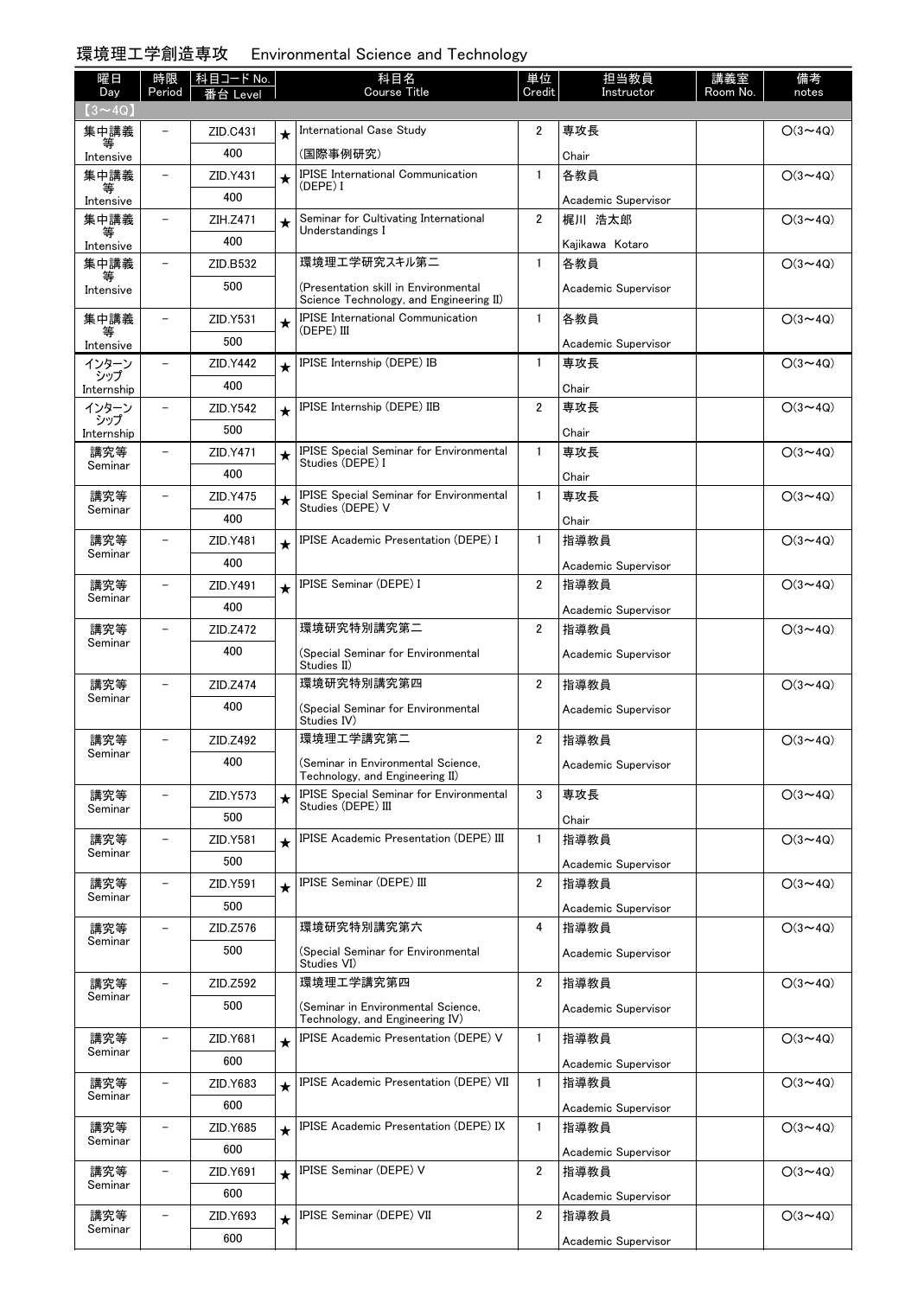### 環境理工学創造専攻 Environmental Science and Technology

| 曜日<br>Day    | 時限<br>Period             | 科目コード No.  <br>番台 Level |         | 科目名<br>Course Title                                                     | 単位<br>Credit   | 担当教員<br>Instructor  | 講義室<br>Room No. | 備考<br>notes    |
|--------------|--------------------------|-------------------------|---------|-------------------------------------------------------------------------|----------------|---------------------|-----------------|----------------|
| $(3\sim 4Q)$ |                          |                         |         |                                                                         |                |                     |                 |                |
| 講究等          |                          | ZID.Y695                | $\star$ | <b>IPISE Seminar (DEPE) IX</b>                                          | $\overline{2}$ | 指導教員                |                 | $O(3 \sim 4Q)$ |
| Seminar      |                          | 600                     |         |                                                                         |                | Academic Supervisor |                 |                |
| 講究等          |                          | ZID.Z692                |         | 環境理工学講究第六                                                               | $\overline{2}$ | 指導教員                |                 | $O(3 \sim 40)$ |
| Seminar      |                          | 600                     |         | (Seminar in Environmental Science.<br>Technology, and Engineering VI)   |                | Academic Supervisor |                 |                |
| 講究等          | $\overline{\phantom{m}}$ | ZID.Z694                |         | 環境理工学講究第八                                                               | $\overline{2}$ | 指導教員                |                 | $O(3 \sim 40)$ |
| Seminar      |                          | 600                     |         | (Seminar in Environmental Science.<br>Technology, and Engineering VIII) |                | Academic Supervisor |                 |                |
| 講究等          | $\overline{\phantom{m}}$ | ZID.Z696                |         | 環境理工学講究第十                                                               | $\overline{2}$ | 指導教員                |                 | $O(3 \sim 4Q)$ |
| Seminar      |                          | 600                     |         | (Seminar in Environmental Science.<br>Technology, and Engineering X)    |                | Academic Supervisor |                 |                |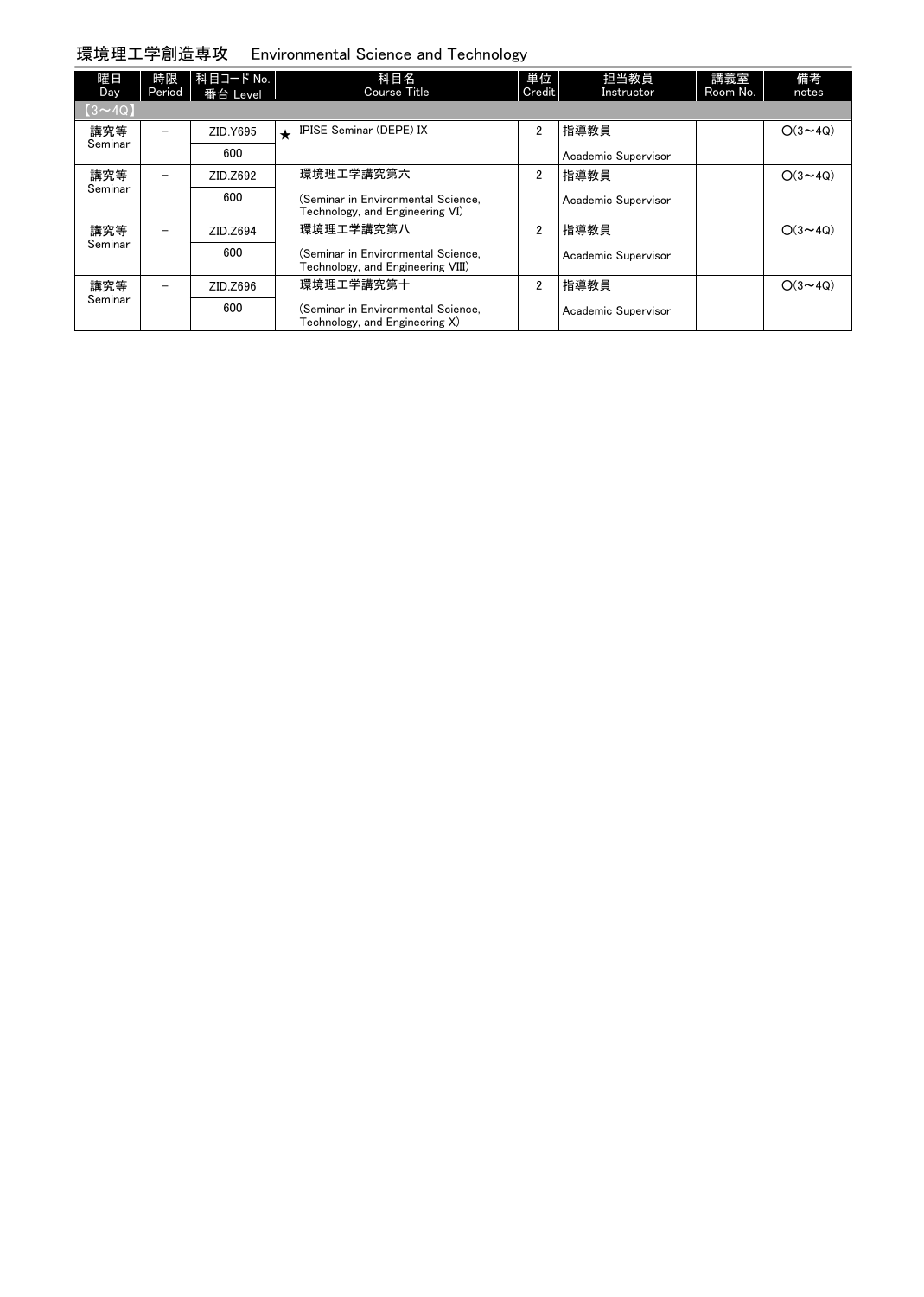### 人間環境システム専攻 Built Environment

| 曜日<br>Day          | 時限<br>Period             | 科目コード No.<br>番台 Level |              | 科目名<br><b>Course Title</b>                                | 単位<br>Credit   | 担当教員<br>Instructor          | 講義室<br>Room No. | 備考<br>notes                      |
|--------------------|--------------------------|-----------------------|--------------|-----------------------------------------------------------|----------------|-----------------------------|-----------------|----------------------------------|
| $(3 \sim 4Q)$      |                          |                       |              |                                                           |                |                             |                 |                                  |
| 未定                 | $\overline{\phantom{0}}$ | ZDD.I401              | ★            | Urban Planning and Development in                         | $\overline{2}$ | 中井 検裕                       |                 | $O(3 \sim 4Q)$                   |
| To be<br>announced |                          | 400                   |              | Japan                                                     |                | Nakai Norihiro              |                 |                                  |
| 未定                 | $\overline{\phantom{0}}$ | ZST.A402              | $\star$      | Off-Campus Project in Architecture and                    | 4              | 各教員                         |                 | $O(3 \sim 4Q)$                   |
| To be<br>announced |                          | 400                   |              | <b>Building Engineering II</b>                            |                | Academic Supervisor         |                 |                                  |
| 未定                 | $\qquad \qquad -$        | <b>ZST.A404</b>       |              | (建築学派遣プロジェクト第二)<br>Off-Campus Project in Architectural    | 4              | 各教員                         |                 | $O(3 \sim 4Q)$                   |
| To be              |                          | 400                   | $\star$      | Design II                                                 |                |                             |                 |                                  |
| announced          |                          |                       |              | (建築デザイン派遣プロジェクト第二)                                        |                | Academic Supervisor         |                 |                                  |
| 月<br>Mon           | $1 - 2$                  | ZSK.D410              | $\star$      | Advanced Course of Mechanical Vibration                   | $\overline{2}$ | 大熊 政明<br>岩附 信行 ほか           | I124            | $O(3 \sim 4Q)$                   |
|                    |                          | 400                   |              |                                                           |                | Okuma Masaaki               |                 |                                  |
|                    |                          |                       |              |                                                           |                | Iwatsuki Nobuyuki et al     |                 |                                  |
| 集中講義               | $\overline{\phantom{0}}$ | ZIE.Y471              | ★            | <b>IPISE</b> International Communication<br>(ENVENG) I    | $\mathbf{1}$   | 指導教員                        |                 | $O(3 \sim 4Q)$<br>$O(3 \sim 4Q)$ |
| Intensive          |                          | 400                   | ▲            |                                                           |                | Academic Supervisor         |                 |                                  |
| 集中講義<br>等          | $\qquad \qquad -$        | ZIH.Z471              | $\star$      | Seminar for Cultivating International<br>Understandings I | $\overline{2}$ | 梶川 浩太郎                      |                 | $O(3 \sim 4Q)$                   |
| Intensive          |                          | 400                   |              |                                                           |                | Kajikawa Kotaro             |                 |                                  |
| 集中講義<br>等          | $\qquad \qquad -$        | ZIE.Y571              | ★            | <b>IPISE International Communication</b><br>(ENVENG) III  | $\mathbf{1}$   | 指導教員                        |                 | $O(3 \sim 4Q)$<br>$O(3 \sim 4Q)$ |
| Intensive          |                          | 500                   | ▲            |                                                           |                | Academic Supervisor         |                 |                                  |
| インターン<br>シップ       | $\qquad \qquad -$        | ZIE.Y496              | $\star$<br>▲ | IPISE Internship (ENVENG) IB                              | $\mathbf{1}$   | 指導教員                        |                 | $O(3 \sim 4Q)$<br>$O(3 \sim 4Q)$ |
| Internship         |                          | 400                   |              |                                                           |                | Academic Supervisor         |                 |                                  |
| インターン<br>シップ       | $\overline{\phantom{0}}$ | <b>ZIE.Y498</b>       | ★<br>▲       | IPISE Internship (ENVENG) IIB                             | $\overline{2}$ | 指導教員                        |                 | $O(3 \sim 4Q)$<br>$O(3 \sim 4Q)$ |
| Internship         |                          | 400                   |              |                                                           |                | Academic Supervisor         |                 |                                  |
| 講究等<br>Seminar     |                          | ZIE.Y491              | $\star$<br>▲ | IPISE Seminar (ENVENG) I                                  | $\overline{2}$ | 指導教員                        |                 | $O(3 \sim 4Q)$<br>$O(3 \sim 4Q)$ |
|                    | $\qquad \qquad -$        | 400                   |              | <b>IPISE Academic Presentation (ENVENG) I</b>             |                | Academic Supervisor         |                 |                                  |
| 講究等<br>Seminar     |                          | ZIE.Y493<br>400       | $\star$<br>▲ |                                                           | $\mathbf{1}$   | 指導教員                        |                 | $O(3 \sim 4Q)$<br>$O(3 \sim 4Q)$ |
| 講究等                | $\qquad \qquad -$        | ZIE.Z492              |              | 人間環境システム講究第二                                              | $\mathbf{1}$   | Academic Supervisor<br>指導教員 |                 | $O(3 \sim 4Q)$                   |
| Seminar            |                          | 400                   |              |                                                           |                |                             |                 | $O(3 \sim 40)$                   |
| 講究等                | $\qquad \qquad -$        | ZIE.Z494              |              | (Seminar in Built Environment II)<br>人間環境システム特別実験第二       | $\mathbf{1}$   | Academic Supervisor<br>指導教員 |                 | $O(3 \sim 4Q)$                   |
| Seminar            |                          | 400                   |              | (Built Environment Laboratory II)                         |                |                             |                 | $O(3 \sim 4Q)$                   |
| 講究等                | $\overline{\phantom{0}}$ | ZIE.Y591              |              | <b>IPISE Seminar (ENVENG) III</b>                         | $\overline{2}$ | Academic Supervisor<br>指導教員 |                 | $O(3 \sim 4Q)$                   |
| Seminar            |                          | 500                   | $\star$<br>▲ |                                                           |                | Academic Supervisor         |                 | $O(3 \sim 4Q)$                   |
| 講究等                |                          | <b>ZIE.Y593</b>       | ★            | <b>IPISE Academic Presentation (ENVENG)</b>               | $\mathbf{1}$   | 指導教員                        |                 | $O(3 \sim 4Q)$                   |
| Seminar            |                          | 500                   | ▲            | Ш                                                         |                | Academic Supervisor         |                 | $O(3 \sim 4Q)$                   |
| 講究等                | $\overline{\phantom{0}}$ | ZIE.Z592              |              | 人間環境システム講究第四                                              | $\mathbf{1}$   | 指導教員                        |                 | $O(3 \sim 4Q)$                   |
| Seminar            |                          | 500                   |              | (Seminar in Built Environment IV)                         |                | Academic Supervisor         |                 | $O(3 \sim 4Q)$                   |
| 講究等                | $\qquad \qquad -$        | ZIE.Z594              |              | 人間環境システム特別実験第四                                            | $\mathbf{1}$   | 指導教員                        |                 | $O(3 \sim 4Q)$                   |
| Seminar            |                          | 500                   |              | (Built Environment Laboratory IV)                         |                | Academic Supervisor         |                 | $O(3 \sim 4Q)$                   |
| 講究等                | -                        | <b>ZIE.Y681</b>       | $\star$      | <b>IPISE Academic Presentation (ENVENG)</b>               | $\mathbf{1}$   | 指導教員                        |                 | $O(3 \sim 4Q)$                   |
| Seminar            |                          | 600                   | ▲            |                                                           |                | Academic Supervisor         |                 | $O(3 \sim 4Q)$                   |
| 講究等                | -                        | ZIE.Y683              | $\star$      | <b>IPISE Academic Presentation (ENVENG)</b>               | $\mathbf{1}$   | 指導教員                        |                 | $O(3 \sim 4Q)$                   |
| Seminar            |                          | 600                   | ▲            | VII                                                       |                | Academic Supervisor         |                 | $O(3 \sim 4Q)$                   |
| 講究等                | $\qquad \qquad -$        | ZIE.Y685              | $\star$      | <b>IPISE Academic Presentation (ENVENG)</b><br>IX         | $\mathbf{1}$   | 指導教員                        |                 | $O(3 \sim 4Q)$                   |
| Seminar            |                          | 600                   | ▲            |                                                           |                | Academic Supervisor         |                 | $O(3 \sim 4Q)$                   |
| 講究等                | $\qquad \qquad -$        | ZIE.Y691              | ★            | <b>IPISE Seminar (ENVENG) V</b>                           | $\overline{2}$ | 指導教員                        |                 | $O(3 \sim 4Q)$<br>$O(3 \sim 4Q)$ |
| Seminar            |                          | 600                   | ▲            |                                                           |                | Academic Supervisor         |                 |                                  |
| 講究等<br>Seminar     | $\qquad \qquad -$        | ZIE.Y693              | $\star$      | <b>IPISE Seminar (ENVENG) VII</b>                         | $\overline{2}$ | 指導教員                        |                 | $O(3 \sim 4Q)$<br>$O(3 \sim 4Q)$ |
|                    |                          | 600                   | ▲            |                                                           |                | Academic Supervisor         |                 |                                  |
| 講究等<br>Seminar     | -                        | ZIE.Y695              | $\star$      | <b>IPISE Seminar (ENVENG) IX</b>                          | $\overline{2}$ | 指導教員                        |                 | $O(3 \sim 4Q)$<br>$O(3 \sim 4Q)$ |
|                    |                          | 600                   | ▲            |                                                           |                | Academic Supervisor         |                 |                                  |
| 講究等<br>Seminar     | -                        | ZIE.Z692              |              | 人間環境システム講究第六                                              | $\overline{2}$ | 指導教員                        |                 | $O(3 \sim 4Q)$<br>$O(3 \sim 4Q)$ |
|                    |                          | 600                   |              | (Seminar in Built Environment VI)                         |                | Academic Supervisor         |                 |                                  |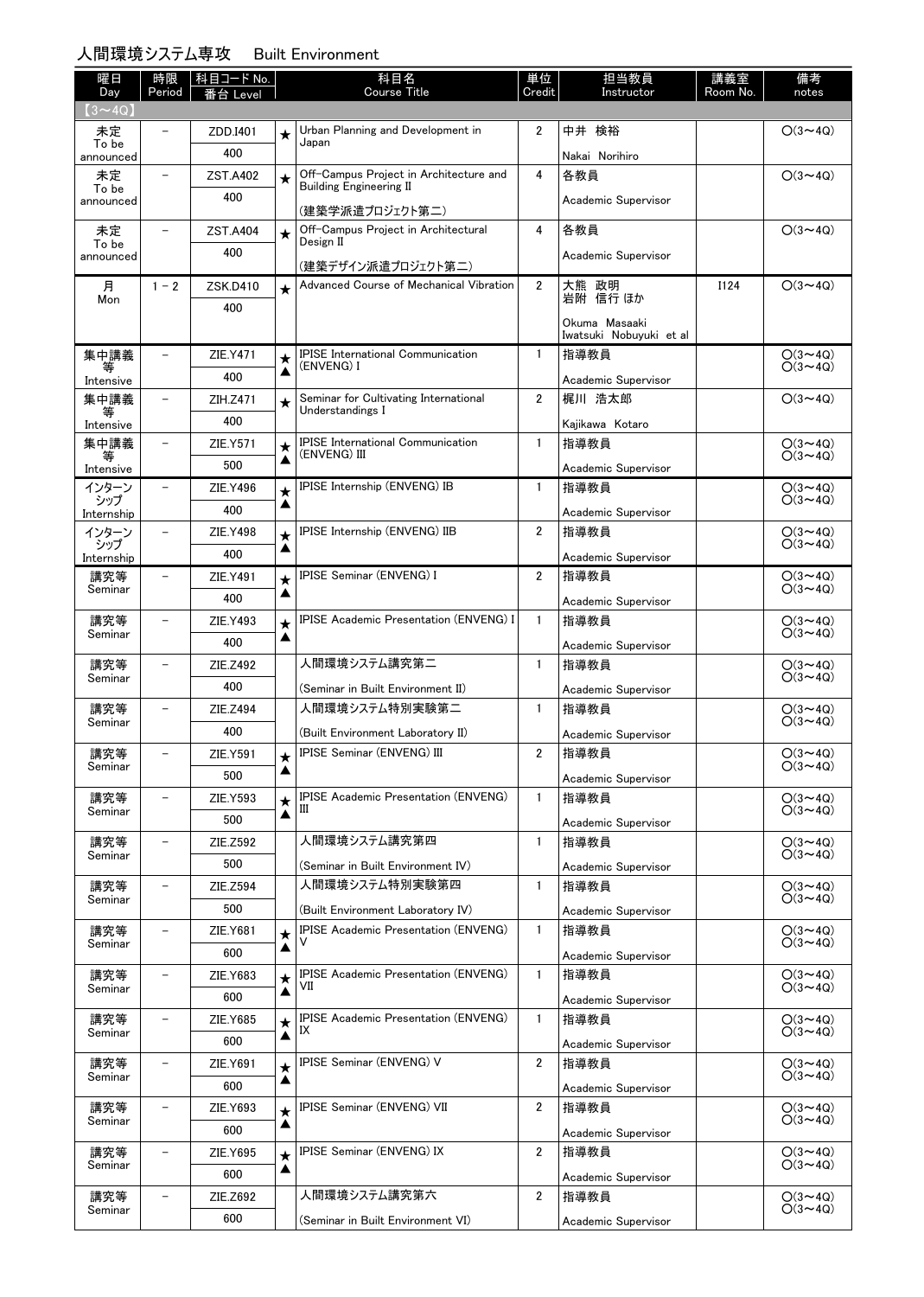#### 人間環境システム専攻 Built Environment

| 曜日<br>Day                            | 時限<br>Period             | 科目コード No.  <br>番台 Level | 科目名<br>Course Title                 | 単位<br>Credit | 担当教員<br>Instructor  | 講義室<br>Room No. | 備考<br>notes                      |
|--------------------------------------|--------------------------|-------------------------|-------------------------------------|--------------|---------------------|-----------------|----------------------------------|
| $\vert$ $\vert$ $\vert$ 3 $\sim$ 4Q) |                          |                         |                                     |              |                     |                 |                                  |
| 講究等                                  | $\qquad \qquad -$        | ZIE.Z694                | 人間環境システム講究第八                        | 2            | 指導教員                |                 | $O(3 \sim 4Q)$<br>$O(3 \sim 4Q)$ |
| Seminar                              |                          | 600                     | (Seminar in Built Environment VIII) |              | Academic Supervisor |                 |                                  |
| 講究等                                  | $\overline{\phantom{0}}$ | ZIE.Z696                | 人間環境システム講究第十                        | 2            | 指導教員                |                 | $O(3 \sim 4Q)$                   |
| Seminar                              |                          | 600                     | (Seminar in Built Environment X)    |              | Academic Supervisor |                 | $O(3 \sim 4Q)$                   |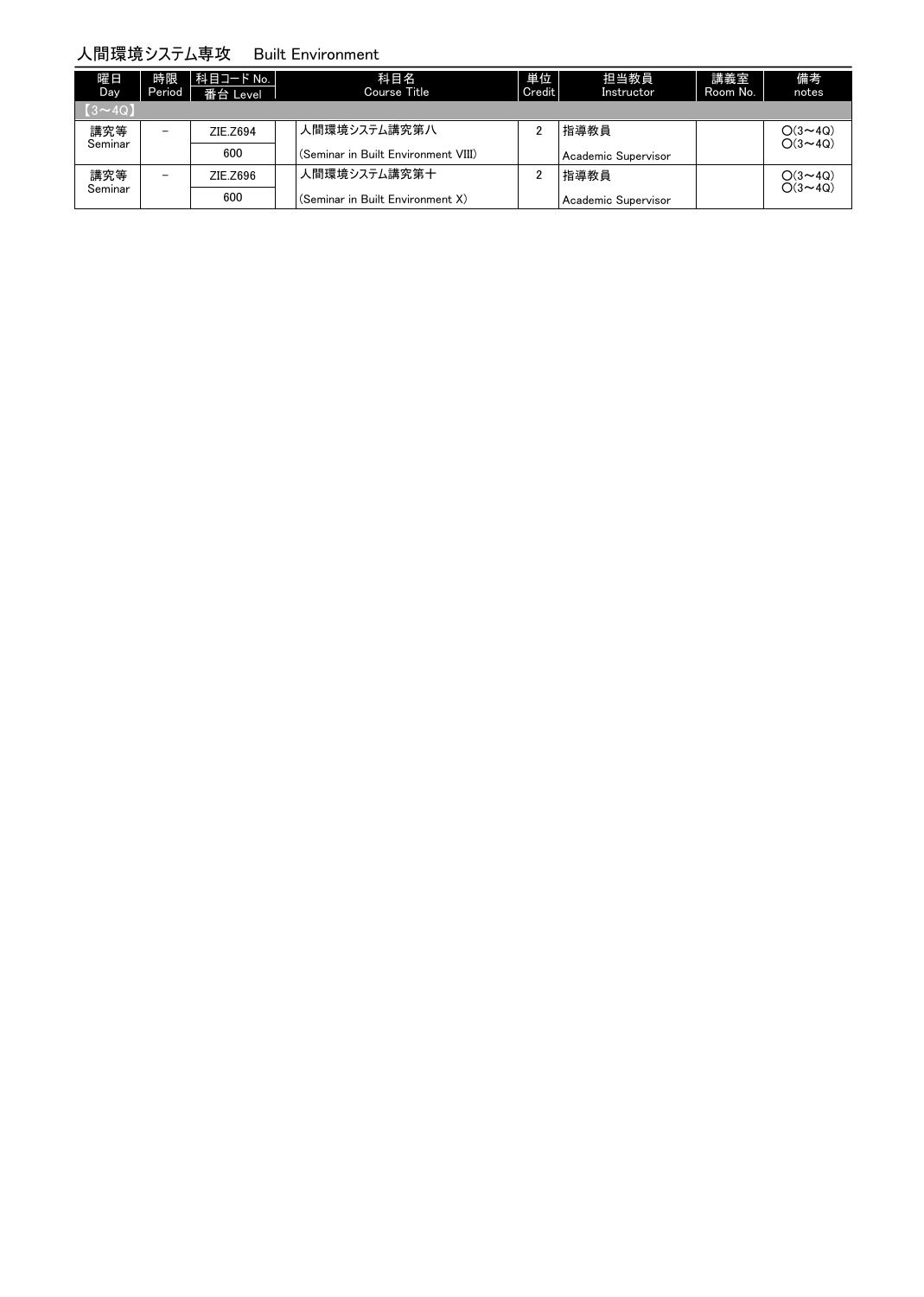#### 創造エネルギー専攻 Energy Sciences

| 曜日                    | 時限                       | 科目コード No.       |         | 科目名                                                          | 単位             | 担当教員                          | 講義室      | 備考             |
|-----------------------|--------------------------|-----------------|---------|--------------------------------------------------------------|----------------|-------------------------------|----------|----------------|
| Day                   | Period                   | Level           |         | <b>Course Title</b>                                          | Credit         | Instructor                    | Room No. | notes          |
| $(3 \sim 4Q)$<br>集中講義 |                          | ZIF.J401        |         | IPISE International Communication (DES)                      | 1              | 各教員                           |          | $O(3 \sim 4Q)$ |
|                       |                          | 400             |         |                                                              |                |                               |          |                |
| Intensive<br>集中講義     | $\overline{\phantom{0}}$ | ZIH.Z471        |         | Seminar for Cultivating International                        | $\overline{2}$ | Academic Supervisor<br>梶川 浩太郎 |          | $O(3 \sim 4Q)$ |
| 等                     |                          | 400             | $\star$ | Understandings I                                             |                |                               |          |                |
| Intensive<br>集中講義     | $\overline{\phantom{a}}$ | ZIF.J503        |         | <b>IPISE International Communication (DES)</b>               | $\mathbf{1}$   | Kajikawa Kotaro<br>各教員        |          | $O(3 \sim 4Q)$ |
| 等                     |                          | 500             | $\star$ |                                                              |                |                               |          |                |
| Intensive<br>インターン    | $\overline{\phantom{0}}$ | ZIF.K402        |         | IPISE Internship (DES) IB                                    | $\mathbf{1}$   | Academic Supervisor<br>専攻長    |          | $O(3 \sim 4Q)$ |
| シップ                   |                          | 400             | $\star$ |                                                              |                |                               |          |                |
| Internship<br>インターン   |                          | ZIF.K504        |         | IPISE Internship (DES) IIB                                   | $\overline{2}$ | Chair<br>専攻長                  |          | $O(3 \sim 4Q)$ |
| シップ                   |                          | 500             | $\star$ |                                                              |                |                               |          |                |
| Internship<br>講究等     |                          |                 |         | 創造エネルギー特別実験第二                                                | $\mathbf{1}$   | Chair<br>各教員                  |          | $O(3 \sim 4Q)$ |
| Seminar               |                          | ZIF.F402<br>400 |         |                                                              |                |                               |          |                |
|                       |                          |                 |         | (Advanced Experiments on Energy<br>Sciences II)              |                | Academic Supervisor           |          |                |
| 講究等                   |                          | ZIF.G402        |         | 創造エネルギー研究スキル 第二                                              | $\mathbf{1}$   | 指導教員                          |          | $O(3 \sim 4Q)$ |
| Seminar               |                          | 400             |         | (Advanced Research Skill on Energy                           |                | Academic Supervisor           |          |                |
|                       |                          |                 |         | Sciences II)<br>IPISE Seminar (DES) I                        | $\overline{2}$ | 指導教員                          |          | $O(3 \sim 4Q)$ |
| 講究等<br>Seminar        |                          | ZIF.I401<br>400 | $\star$ |                                                              |                |                               |          |                |
|                       |                          |                 |         | IPISE Academic Presentation (DES) I                          | $\mathbf{1}$   | Academic Supervisor           |          |                |
| 講究等<br>Seminar        |                          | ZIF.L401        | $\star$ |                                                              |                | 指導教員                          |          | $O(3 \sim 4Q)$ |
|                       |                          | 400             |         | <b>IPISE Advanced Experiments and</b>                        |                | Academic Supervisor           |          |                |
| 講究等<br>Seminar        |                          | ZIF.M401        | $\star$ | Exercises (DES) I                                            | $\mathbf{1}$   | 指導教員                          |          | $O(3 \sim 4Q)$ |
|                       |                          | 400             |         | 創造エネルギー講究第二                                                  |                | Academic Supervisor           |          |                |
| 講究等<br>Seminar        | $\overline{\phantom{0}}$ | ZIF.Z492        |         |                                                              | $\overline{2}$ | 指導教員                          |          | $O(3 \sim 4Q)$ |
|                       |                          | 400             |         | (Seminar in Energy Sciences II)<br>創造エネルギー特別実験第四             |                | Academic Supervisor           |          |                |
| 講究等<br>Seminar        |                          | ZIF.F504        |         |                                                              | $\mathbf{1}$   | 各教員                           |          | $O(3 \sim 4Q)$ |
|                       |                          | 500             |         | (Advanced Experiments on Energy<br>Sciences IV)              |                | Academic Supervisor           |          |                |
| 講究等                   |                          | ZIF.G504        |         | 創造エネルギー研究スキル 第四                                              | $\mathbf{1}$   | 指導教員                          |          | $O(3 \sim 4Q)$ |
| Seminar               |                          | 500             |         | (Advanced Research Skill on Energy                           |                | Academic Supervisor           |          |                |
|                       |                          |                 |         | Sciences IV)                                                 |                |                               |          |                |
| 講究等<br>Seminar        |                          | ZIF.I503        | $\star$ | <b>IPISE Seminar (DES) III</b>                               | 2              | 指導教員                          |          | $O(3 \sim 4Q)$ |
|                       |                          | 500             |         |                                                              |                | Academic Supervisor           |          |                |
| 講究等<br>Seminar        |                          | ZIF.L503        | $\star$ | IPISE Academic Presentation (DES) III                        | $\mathbf{1}$   | 指導教員                          |          | $O(3 \sim 4Q)$ |
|                       |                          | 500             |         |                                                              |                | Academic Supervisor           |          |                |
| 講究等<br>Seminar        | $\overline{\phantom{a}}$ | <b>ZIF.M503</b> | $\star$ | <b>IPISE Advanced Experiments and</b><br>Exercises (DES) III | $\mathbf{1}$   | 指導教員                          |          | $O(3 \sim 4Q)$ |
|                       |                          | 500             |         |                                                              |                | Academic Supervisor           |          |                |
| 講究等<br>Seminar        | -                        | ZIF.Z592        |         | 創造エネルギー講究第四                                                  | 2              | 指導教員                          |          | $O(3 \sim 4Q)$ |
|                       |                          | 500             |         | (Seminar in Energy Sciences IV)                              |                | Academic Supervisor           |          |                |
| 講究等<br>Seminar        |                          | ZIF.N605        | $\star$ | <b>IPISE Seminar (DES) V</b>                                 | $\overline{2}$ | 指導教員                          |          | $O(3 \sim 4Q)$ |
|                       |                          | 600             |         |                                                              |                | Academic Supervisor           |          |                |
| 講究等<br>Seminar        |                          | ZIF.N607        | $\star$ | IPISE Seminar (DES) VII                                      | 2              | 指導教員                          |          | $O(3 \sim 4Q)$ |
|                       |                          | 600             |         |                                                              |                | Academic Supervisor           |          |                |
| 講究等<br>Seminar        | $\overline{\phantom{0}}$ | ZIF.N609        | $\star$ | IPISE Seminar (DES) IX                                       | 2              | 指導教員                          |          | $O(3 \sim 4Q)$ |
|                       |                          | 600             |         |                                                              |                | Academic Supervisor           |          |                |
| 講究等<br>Seminar        | $\overline{\phantom{0}}$ | ZIF.0605        | $\star$ | <b>IPISE Academic Presentation (DES) V</b>                   | $\mathbf{1}$   | 指導教員                          |          | $O(3 \sim 4Q)$ |
|                       |                          | 600             |         |                                                              |                | Academic Supervisor           |          |                |
| 講究等<br>Seminar        | -                        | ZIF.0607        | $\star$ | IPISE Academic Presentation (DES) VII                        | $\mathbf{1}$   | 指導教員                          |          | $O(3 \sim 4Q)$ |
|                       |                          | 600             |         |                                                              |                | Academic Supervisor           |          |                |
| 講究等<br>Seminar        |                          | ZIF.0609        | $\star$ | <b>IPISE Academic Presentation (DES) IX</b>                  | $\mathbf{1}$   | 指導教員                          |          | $O(3 \sim 4Q)$ |
|                       |                          | 600             |         |                                                              |                | Academic Supervisor           |          |                |
| 講究等<br>Seminar        |                          | ZIF.Z692        |         | 創造エネルギー講究第六                                                  | $\overline{2}$ | 指導教員                          |          | $O(3 \sim 4Q)$ |
|                       |                          | 600             |         | (Seminar in Energy Sciences VI)                              |                | Academic Supervisor           |          |                |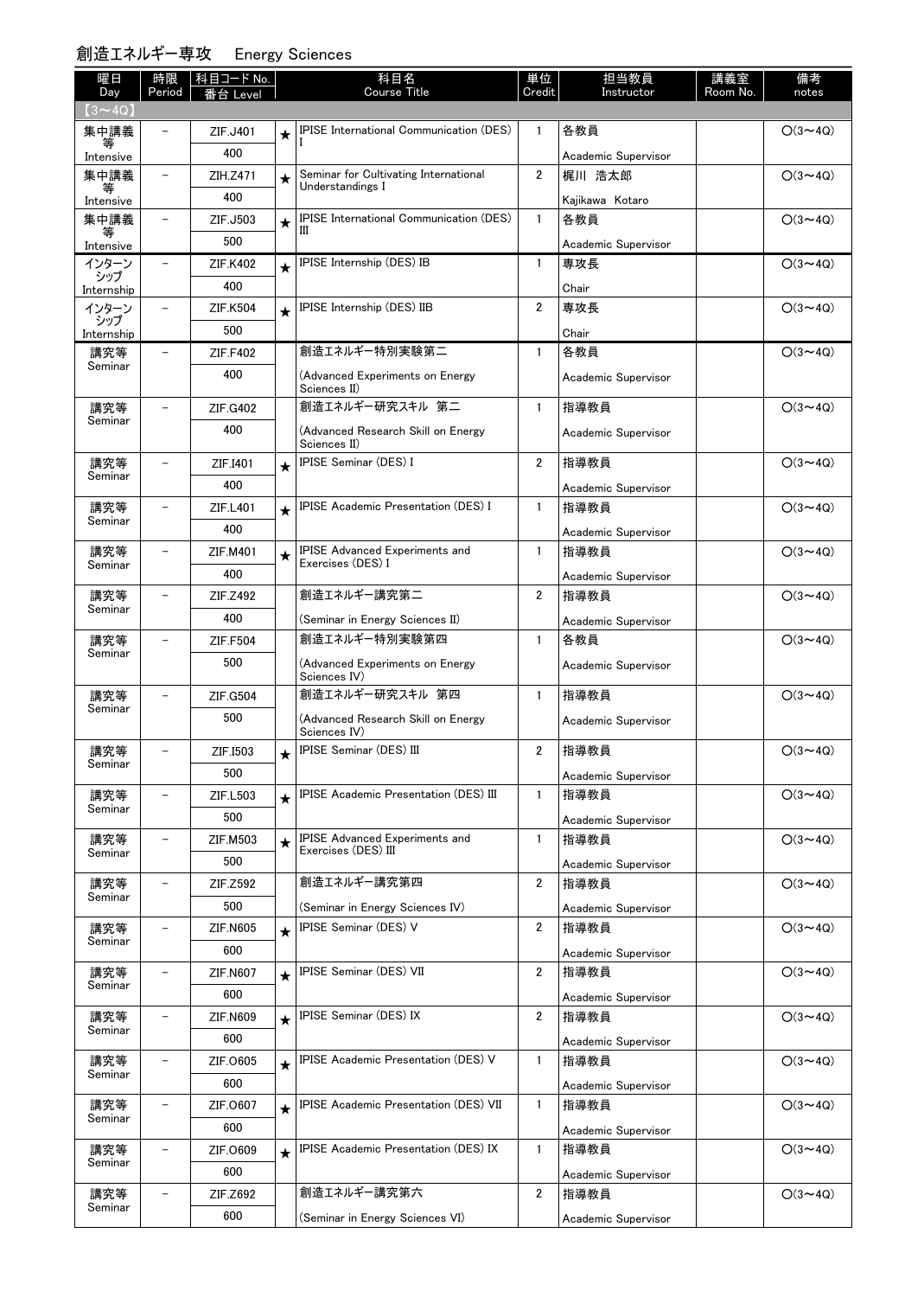### 創造エネルギー専攻 Energy Sciences

| 曜日<br>Day <sub></sub> | 時限<br>Period             | 科目コード No.  <br>番台 Level | 科目名<br>Course Title               | 単位<br>Credit   | 担当教員<br>Instructor  | 講義室<br>Room No. | 備考<br>notes    |
|-----------------------|--------------------------|-------------------------|-----------------------------------|----------------|---------------------|-----------------|----------------|
| $[3 \sim 4Q]$         |                          |                         |                                   |                |                     |                 |                |
| 講究等                   | $\overline{\phantom{0}}$ | ZIF.Z694                | 創造エネルギー講究第八                       | 2              | 指導教員                |                 | $O(3 \sim 40)$ |
| Seminar               |                          | 600                     | (Seminar in Energy Sciences VIII) |                | Academic Supervisor |                 |                |
| 講究等                   | $\overline{\phantom{0}}$ | ZIF.Z696                | 創造エネルギー講究第十                       | $\overline{2}$ | 指導教員                |                 | $O(3 \sim 40)$ |
| Seminar               |                          | 600                     | (Seminar in Energy Sciences X)    |                | Academic Supervisor |                 |                |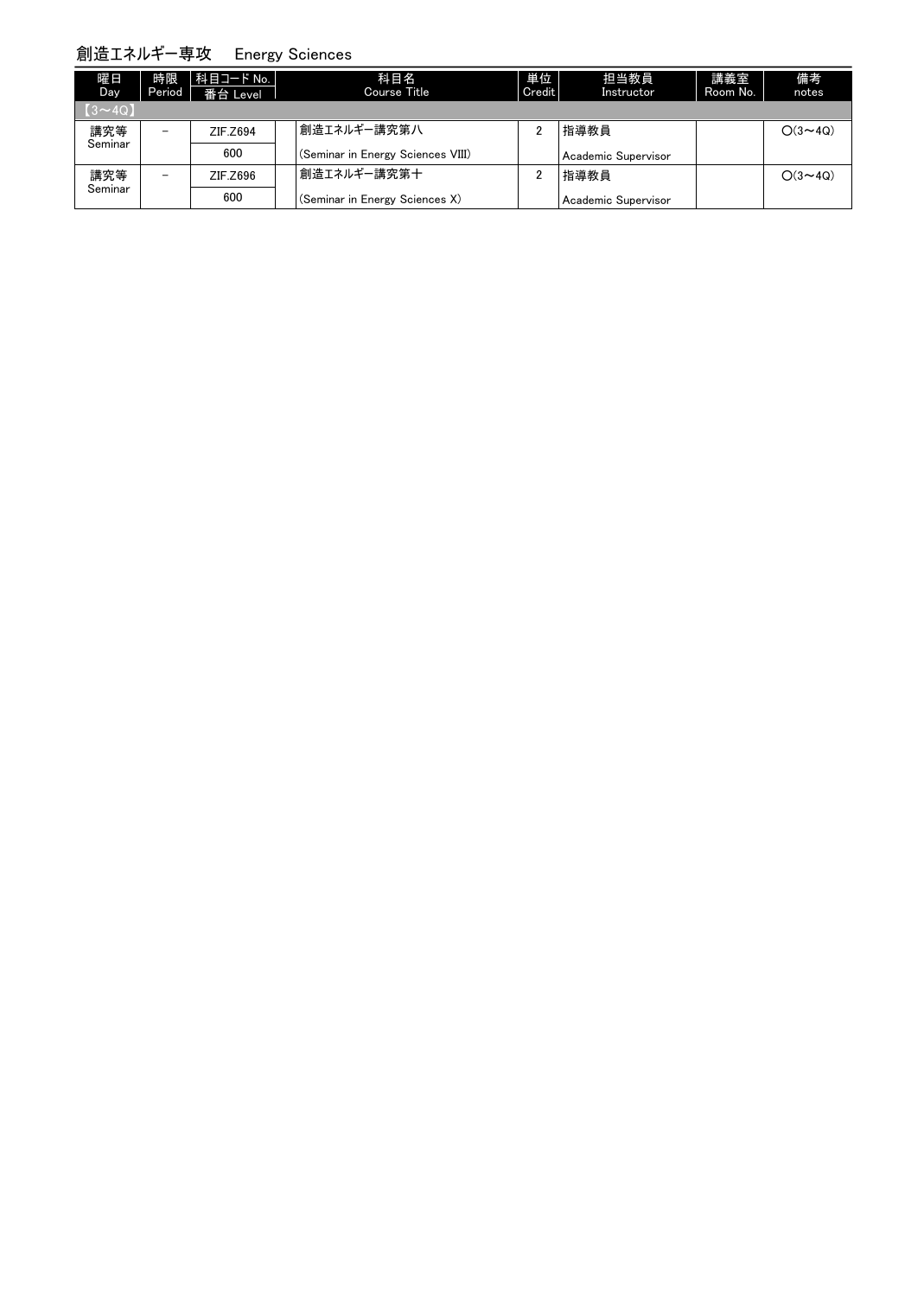#### 化学環境学専攻 Environmental Chemistry and Engineering

| 曜日                    | 時限                       | 科目コード No. |         | 科目名                                                                               | 単位             | 担当教員                          | 講義室      | 備考             |
|-----------------------|--------------------------|-----------|---------|-----------------------------------------------------------------------------------|----------------|-------------------------------|----------|----------------|
| Day                   | Period                   | 番台 Level  |         | <b>Course Title</b>                                                               | Credit         | Instructor                    | Room No. | notes          |
| $(3 \sim 4Q)$<br>集中講義 |                          | ZIG.X491  |         | IPISE International Communication                                                 | 1              | 指導教員                          |          | $O(3 \sim 4Q)$ |
|                       |                          | 400       | $\star$ | (CHEMENV) I                                                                       |                |                               |          |                |
| Intensive<br>集中講義     |                          | ZIH.Z471  | $\star$ | Seminar for Cultivating International                                             | $\overline{2}$ | Academic Supervisor<br>梶川 浩太郎 |          | $O(3 \sim 4Q)$ |
|                       |                          | 400       |         | Understandings I                                                                  |                |                               |          |                |
| Intensive<br>集中講義     | $\overline{\phantom{0}}$ | ZIG.X591  | $\star$ | <b>IPISE</b> International Communication                                          | $\mathbf{1}$   | Kajikawa Kotaro<br>指導教員       |          | $O(3 \sim 4Q)$ |
| 等                     |                          | 500       |         | (CHEMENV) III                                                                     |                |                               |          |                |
| Intensive<br>インターン    | $\overline{\phantom{0}}$ | ZIG.I492  | $\star$ | IPISE Internship (CHEMENV) IB                                                     | $\mathbf{1}$   | Academic Supervisor<br>専攻長    |          | $O(3 \sim 4Q)$ |
| シップ                   |                          | 400       |         |                                                                                   |                | Chair                         |          |                |
| Internship<br>インターン   |                          | ZIG.1592  | $\star$ | IPISE Internship (CHEMENV) IIB                                                    | $\overline{2}$ | 専攻長                           |          | $O(3 \sim 4Q)$ |
| シップ                   |                          | 500       |         |                                                                                   |                | Chair                         |          |                |
| Internship<br>講究等     | $\overline{\phantom{0}}$ | ZIG.L412  |         | 化学環境学うボ・フィールドワーク第二                                                                | $\mathbf{1}$   | 指導教員                          |          | $O(3 \sim 4Q)$ |
| Seminar               |                          | 400       |         | (Laboratory and Field Work in                                                     |                | Academic Supervisor           |          |                |
|                       |                          |           |         | Environmental Chemistry and Engineering<br>$\mathbf{I}(\mathbf{I})$               |                |                               |          |                |
| 講究等<br>Seminar        |                          | ZIG.P491  | $\star$ | <b>IPISE Academic Presentation</b><br>(CHEMENV) I                                 | $\mathbf{1}$   | 指導教員                          |          | $O(3 \sim 4Q)$ |
|                       |                          | 400       |         |                                                                                   |                | Academic Supervisor           |          |                |
| 講究等<br>Seminar        | $\overline{\phantom{0}}$ | ZIG.Y491  | $\star$ | IPISE Seminar (CHEMENV) I                                                         | $\overline{2}$ | 指導教員                          |          | $O(3 \sim 4Q)$ |
|                       |                          | 400       |         |                                                                                   |                | Academic Supervisor           |          |                |
| 講究等<br>Seminar        |                          | ZIG.Z492  |         | 化学環境学講究第二                                                                         | $\overline{2}$ | 指導教員                          |          | $O(3 \sim 4Q)$ |
|                       |                          | 400       |         | (Seminar in Environmental Chemistry and<br>Engineering II)                        |                | Academic Supervisor           |          |                |
| 講究等<br>Seminar        |                          | ZIG.L512  |         | 化学環境学うボ・フィールドワーク第四                                                                | $\mathbf{1}$   | 指導教員                          |          | $O(3 \sim 4Q)$ |
|                       |                          | 500       |         | (Laboratory and Field Work in<br>Environmental Chemistry and Engineering<br>IV)   |                | Academic Supervisor           |          |                |
| 講究等                   | $\overline{\phantom{0}}$ | ZIG.P591  | $\star$ | <b>IPISE Academic Presentation</b>                                                | $\mathbf{1}$   | 指導教員                          |          | $O(3 \sim 4Q)$ |
| Seminar               |                          | 500       |         | (CHEMENV) III                                                                     |                | Academic Supervisor           |          |                |
| 講究等                   |                          | ZIG.Y591  | $\star$ | IPISE Seminar (CHEMENV) III                                                       | $\overline{2}$ | 指導教員                          |          | $O(3 \sim 4Q)$ |
| Seminar               |                          | 500       |         |                                                                                   |                | Academic Supervisor           |          |                |
| 講究等                   |                          | ZIG.Z592  |         | 化学環境学講究第四                                                                         | $\overline{2}$ | 指導教員                          |          | $O(3 \sim 4Q)$ |
| Seminar               |                          | 500       |         | (Seminar in Environmental Chemistry and<br>Engineering IV)                        |                | Academic Supervisor           |          |                |
| 講究等<br>Seminar        |                          | ZIG.L612  |         | 化学環境学うボ・フィールドワーク第六                                                                | $\mathbf{1}$   | 指導教員                          |          | $O(3 \sim 4Q)$ |
|                       |                          | 600       |         | (Laboratory and Field Work in<br>Environmental Chemistry and Engineering<br>VI)   |                | Academic Supervisor           |          |                |
| 講究等                   |                          | ZIG.L614  |         | 化学環境学うボ・フィールドワーク第八                                                                | $\mathbf{1}$   | 指導教員                          |          | $O(3 \sim 4Q)$ |
| Seminar               |                          | 600       |         | (Laboratory and Field Work in<br>Environmental Chemistry and Engineering<br>VIII) |                | Academic Supervisor           |          |                |
| 講究等                   |                          | ZIG.L616  |         | 化学環境学うボ・フィールドワーク第十                                                                | $\mathbf{1}$   | 指導教員                          |          | $O(3 \sim 4Q)$ |
| Seminar               |                          | 600       |         | (Laboratory and Field Work in<br>Environmental Chemistry and Engineering<br>X)    |                | Academic Supervisor           |          |                |
| 講究等                   | -                        | ZIG.P691  | $\star$ | <b>IPISE Academic Presentation</b>                                                | $\mathbf{1}$   | 指導教員                          |          | $O(3 \sim 4Q)$ |
| Seminar               |                          | 600       |         | (CHEMENV) V                                                                       |                | Academic Supervisor           |          |                |
| 講究等                   | $\overline{\phantom{0}}$ | ZIG.P693  | $\star$ | <b>IPISE Academic Presentation</b>                                                | $\mathbf{1}$   | 指導教員                          |          | $O(3 \sim 4Q)$ |
| Seminar               |                          | 600       |         | (CHEMENV) VII                                                                     |                | Academic Supervisor           |          |                |
| 講究等                   | $\overline{\phantom{0}}$ | ZIG.P695  | $\star$ | <b>IPISE Academic Presentation</b>                                                | $\mathbf{1}$   | 指導教員                          |          | $O(3 \sim 4Q)$ |
| Seminar               |                          | 600       |         | (CHEMENV) IX                                                                      |                | Academic Supervisor           |          |                |
| 講究等                   |                          | ZIG.Y691  | $\star$ | IPISE Seminar (CHEMENV) V                                                         | $\overline{2}$ | 指導教員                          |          | $O(3 \sim 4Q)$ |
| Seminar               |                          | 600       |         |                                                                                   |                | Academic Supervisor           |          |                |
| 講究等                   | $\overline{\phantom{0}}$ | ZIG.Y693  | $\star$ | IPISE Seminar (CHEMENV) VII                                                       | $\overline{2}$ | 指導教員                          |          | $O(3 \sim 4Q)$ |
| Seminar               |                          | 600       |         |                                                                                   |                | Academic Supervisor           |          |                |
| 講究等                   | $\overline{\phantom{0}}$ | ZIG.Y695  | $\star$ | IPISE Seminar (CHEMENV) IX                                                        | $\overline{2}$ | 指導教員                          |          | $O(3 \sim 4Q)$ |
| Seminar               |                          | 600       |         |                                                                                   |                | Academic Supervisor           |          |                |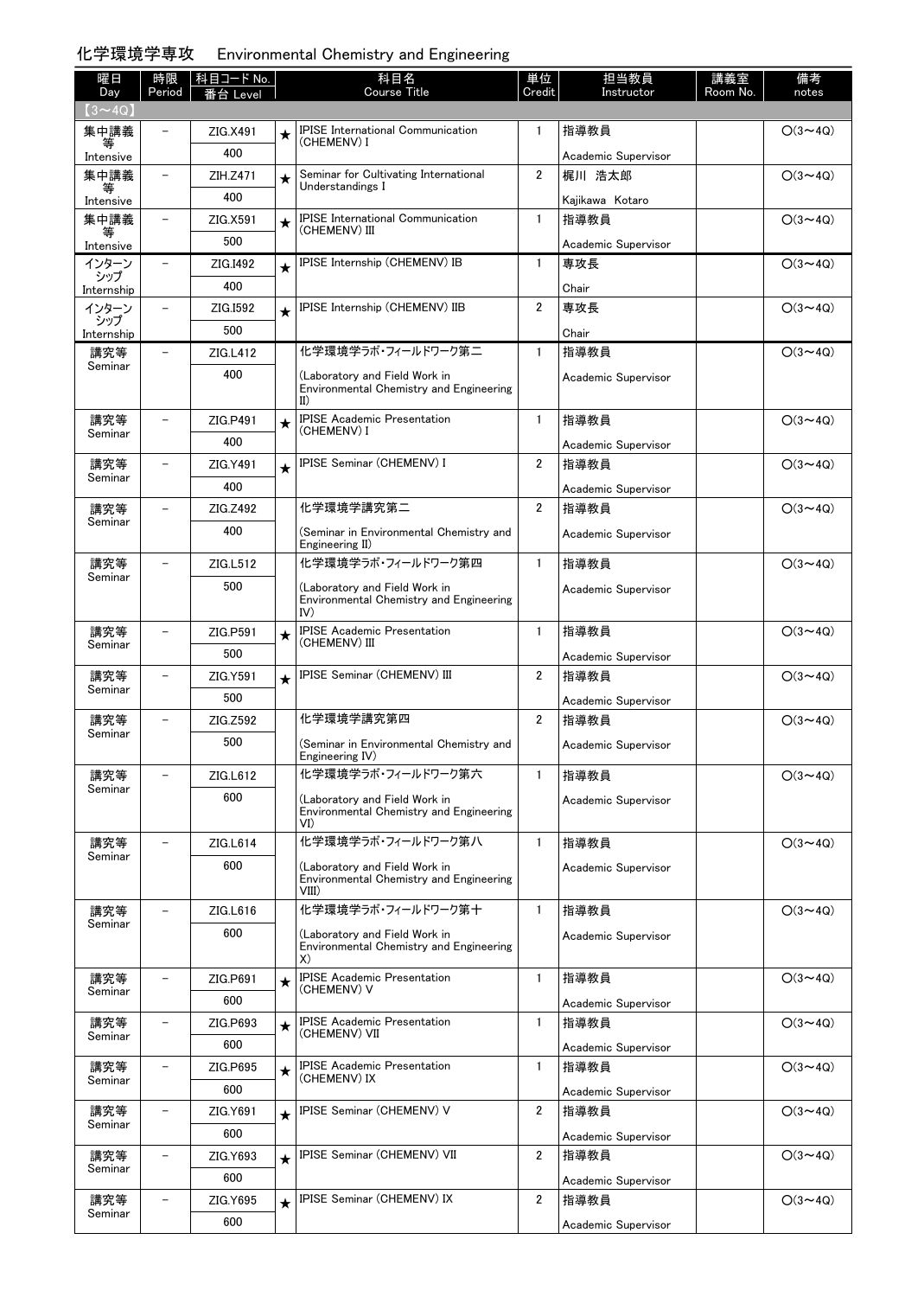### 化学環境学専攻 Environmental Chemistry and Engineering

| 曜日<br><b>Day</b> | 時限<br>Period             | 科目コード No.  <br>番台 Level | 科目名<br><b>Course Title</b>                                   | 単位<br>Credit   | 担当教員<br>Instructor  | 講義室<br>Room No. | 備考<br>notes    |
|------------------|--------------------------|-------------------------|--------------------------------------------------------------|----------------|---------------------|-----------------|----------------|
| $(3 \sim 4Q)$    |                          |                         |                                                              |                |                     |                 |                |
| 講究等              | $\overline{\phantom{m}}$ | ZIG.Z692                | 化学環境学講究第六                                                    | $\overline{2}$ | 指導教員                |                 | $O(3 \sim 4Q)$ |
| Seminar          |                          | 600                     | (Seminar in Environmental Chemistry and<br>Engineering VI)   |                | Academic Supervisor |                 |                |
| 講究等              | $\overline{\phantom{m}}$ | ZIG.Z694                | 化学環境学講究第八                                                    | $\overline{2}$ | 指導教員                |                 | $O(3 \sim 40)$ |
| Seminar          |                          | 600                     | (Seminar in Environmental Chemistry and<br>Engineering VIII) |                | Academic Supervisor |                 |                |
| 講究等              | $\overline{\phantom{0}}$ | ZIG.Z696                | 化学環境学講究第十                                                    | $\overline{2}$ | 指導教員                |                 | $O(3 \sim 40)$ |
| Seminar          |                          | 600                     | (Seminar in Environmental Chemistry and<br>Engineering X)    |                | Academic Supervisor |                 |                |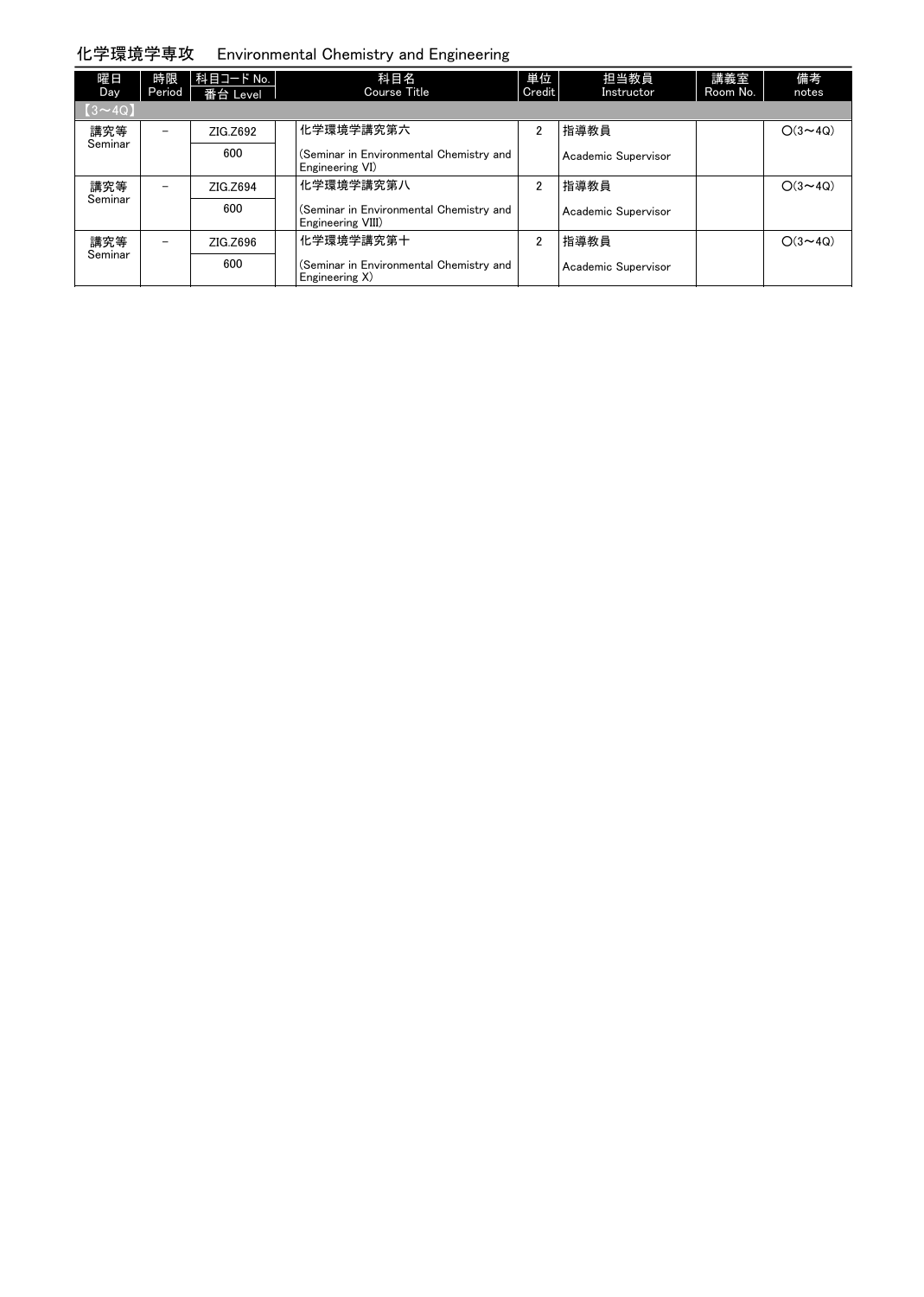#### 物理電子システム創造専攻

| <b>Electronics and Applied Physics</b> |  |
|----------------------------------------|--|
|----------------------------------------|--|

| 曜日<br>Day         | 時限<br>Period             | 科目コード No.<br>番台 Level |         | 科目名<br>Course Title                                            | 単位<br>Credit   | 担当教員<br>Instructor          | 講義室<br>Room No. | 備考<br>notes    |
|-------------------|--------------------------|-----------------------|---------|----------------------------------------------------------------|----------------|-----------------------------|-----------------|----------------|
| $(3 \sim 4Q)$     |                          |                       |         |                                                                |                |                             |                 |                |
| 集中講義              |                          | ZIH.R411              | $\star$ | <b>IPISE International Communication</b>                       | 1              | 各教員                         |                 | $O(3 \sim 4Q)$ |
| 等<br>Intensive    |                          | 400                   |         | (E&AP) I                                                       |                | Academic Supervisor         |                 |                |
| 集中講義              | $\overline{\phantom{0}}$ | ZIH.Z471              | $\star$ | Seminar for Cultivating International                          | $\overline{2}$ | 梶川 浩太郎                      |                 | $O(3 \sim 4Q)$ |
| Intensive         |                          | 400                   |         | Understandings I                                               |                | Kajikawa Kotaro             |                 |                |
| 集中講義              |                          | ZIH.R511              | $\star$ | <b>IPISE</b> International Communication                       | $\mathbf{1}$   | 各教員                         |                 | $O(3 \sim 4Q)$ |
| 等<br>Intensive    |                          | 500                   |         | (E&AP) III                                                     |                | Academic Supervisor         |                 |                |
| インターン             | $\overline{\phantom{0}}$ | ZIH.R462              | $\star$ | IPISE Internship (E&AP) IB                                     | 1              | 専攻長                         |                 | $O(3 \sim 4Q)$ |
| シップ<br>Internship |                          | 400                   |         |                                                                |                | Chair                       |                 |                |
| インターン             | $\overline{\phantom{0}}$ | ZIH.R562              | $\star$ | IPISE Internship (E&AP) IIB                                    | $\overline{2}$ | 専攻長                         |                 | $O(3 \sim 4Q)$ |
| シップ<br>Internship |                          | 500                   |         |                                                                |                | Chair                       |                 |                |
| 講究等               | $\overline{\phantom{0}}$ | ZIH.L481              | $\star$ | Experiments (E&AP) I                                           | $\mathbf{1}$   | 指導教員                        |                 | $O(3 \sim 4Q)$ |
| Seminar           |                          | 400                   |         |                                                                |                | Academic Supervisor         |                 |                |
| 講究等               |                          | ZIH.L492              |         | 創造物理電子システム特別実験第二                                               | $\mathbf{1}$   | 指導教員                        |                 | $O(3 \sim 40)$ |
| Seminar           |                          | 400                   |         | (Laboratory Work in Electronics and<br>Applied Physics II)     |                | Academic Supervisor         |                 |                |
| 講究等               | $\equiv$                 | <b>ZIH.R421</b>       | $\star$ | <b>IPISE Academic Presentation (E&amp;AP) I</b>                | $\mathbf{1}$   | 指導教員                        |                 | $O(3 \sim 4Q)$ |
| Seminar           |                          | 400                   |         |                                                                |                | Academic Supervisor         |                 |                |
| 講究等               |                          | ZIH.Z481              | $\star$ | <b>IPISE Seminar (E&amp;AP) I</b>                              | $\overline{2}$ | 指導教員                        |                 | $O(3 \sim 4Q)$ |
| Seminar           |                          | 400                   |         |                                                                |                | Academic Supervisor         |                 |                |
| 講究等               | $\overline{\phantom{0}}$ | ZIH.Z492              |         | 創造物理電子システム講究第二                                                 | 2              | 指導教員                        |                 | $O(3 \sim 4Q)$ |
| Seminar           |                          | 400                   |         | (Seminar in Electronics and Applied<br>Physics II)             |                | Academic Supervisor         |                 |                |
| 講究等               | $\overline{\phantom{0}}$ | ZIH.L581              | $\star$ | Experiments (E&AP) III                                         | $\mathbf{1}$   | 指導教員                        |                 | $O(3 \sim 4Q)$ |
| Seminar           |                          | 500                   |         |                                                                |                | Academic Supervisor         |                 |                |
| 講究等               |                          | ZIH.L592              |         | 創造物理電子システム特別実験第四                                               | $\mathbf{1}$   | 指導教員                        |                 | $O(3 \sim 4Q)$ |
| Seminar           |                          | 500                   |         | (Laboratory Work in Electronics and<br>Applied Physics IV)     |                | Academic Supervisor         |                 |                |
| 講究等               | $\overline{\phantom{0}}$ | <b>ZIH.R521</b>       | $\star$ | IPISE Academic Presentation (E&AP) III                         | 1              | 指導教員                        |                 | $O(3 \sim 4Q)$ |
| Seminar           |                          | 500                   |         |                                                                |                | Academic Supervisor         |                 |                |
| 講究等               | $\overline{\phantom{0}}$ | ZIH.Z581              | $\star$ | <b>IPISE Seminar (E&amp;AP) III</b>                            | 2              | 指導教員                        |                 | $O(3 \sim 4Q)$ |
| Seminar           |                          | 500                   |         |                                                                |                | Academic Supervisor         |                 |                |
| 講究等               |                          | ZIH.Z592              |         | 創造物理電子システム講究第四                                                 | $\overline{2}$ | 指導教員                        |                 | $O(3 \sim 4Q)$ |
| Seminar           |                          | 500                   |         | (Seminar in Electronics and Applied                            |                | Academic Supervisor         |                 |                |
|                   |                          |                       |         | Physics IV)<br><b>IPISE Academic Presentation (E&amp;AP) V</b> |                |                             |                 |                |
| 講究等<br>Seminar    |                          | ZIH.R621              | $\star$ |                                                                | 1              | 指導教員                        |                 | $O(3 \sim 4Q)$ |
|                   |                          | 600                   |         | <b>IPISE Academic Presentation (E&amp;AP) VII</b>              | 1              | Academic Supervisor         |                 |                |
| 講究等<br>Seminar    |                          | ZIH.R623              | $\star$ |                                                                |                | 指導教員                        |                 | $O(3 \sim 4Q)$ |
|                   | $\overline{\phantom{0}}$ | 600                   |         | IPISE Academic Presentation (E&AP) IX                          | $\mathbf{1}$   | Academic Supervisor<br>指導教員 |                 |                |
| 講究等<br>Seminar    |                          | ZIH.R625              | $\star$ |                                                                |                |                             |                 | $O(3 \sim 4Q)$ |
| 講究等               |                          | 600<br>ZIH.Z681       |         | IPISE Seminar (E&AP) V                                         | 2              | Academic Supervisor<br>指導教員 |                 | $O(3 \sim 4Q)$ |
| Seminar           |                          | 600                   | $\star$ |                                                                |                |                             |                 |                |
| 講究等               |                          |                       |         | <b>IPISE Seminar (E&amp;AP) VII</b>                            | $\overline{2}$ | Academic Supervisor         |                 |                |
| Seminar           |                          | ZIH.Z683<br>600       | $\star$ |                                                                |                | 指導教員                        |                 | $O(3 \sim 4Q)$ |
| 講究等               | $\overline{\phantom{0}}$ |                       |         | <b>IPISE Seminar (E&amp;AP) IX</b>                             | 2              | Academic Supervisor<br>指導教員 |                 | $O(3 \sim 4Q)$ |
| Seminar           |                          | ZIH.Z685              | $\star$ |                                                                |                |                             |                 |                |
|                   |                          | 600                   |         | 創造物理電子システム講究第六                                                 | 2              | Academic Supervisor         |                 |                |
| 講究等<br>Seminar    |                          | ZIH.Z692<br>600       |         |                                                                |                | 指導教員                        |                 | $O(3 \sim 4Q)$ |
|                   |                          |                       |         | (Seminar in Electronics and Applied<br>Physics VI)             |                | Academic Supervisor         |                 |                |
| 講究等               | $\overline{\phantom{0}}$ | ZIH.Z694              |         | 創造物理電子システム講究第八                                                 | 2              | 指導教員                        |                 | $O(3 \sim 4Q)$ |
| Seminar           |                          | 600                   |         | (Seminar in Electronics and Applied<br>Physics VIII)           |                | Academic Supervisor         |                 |                |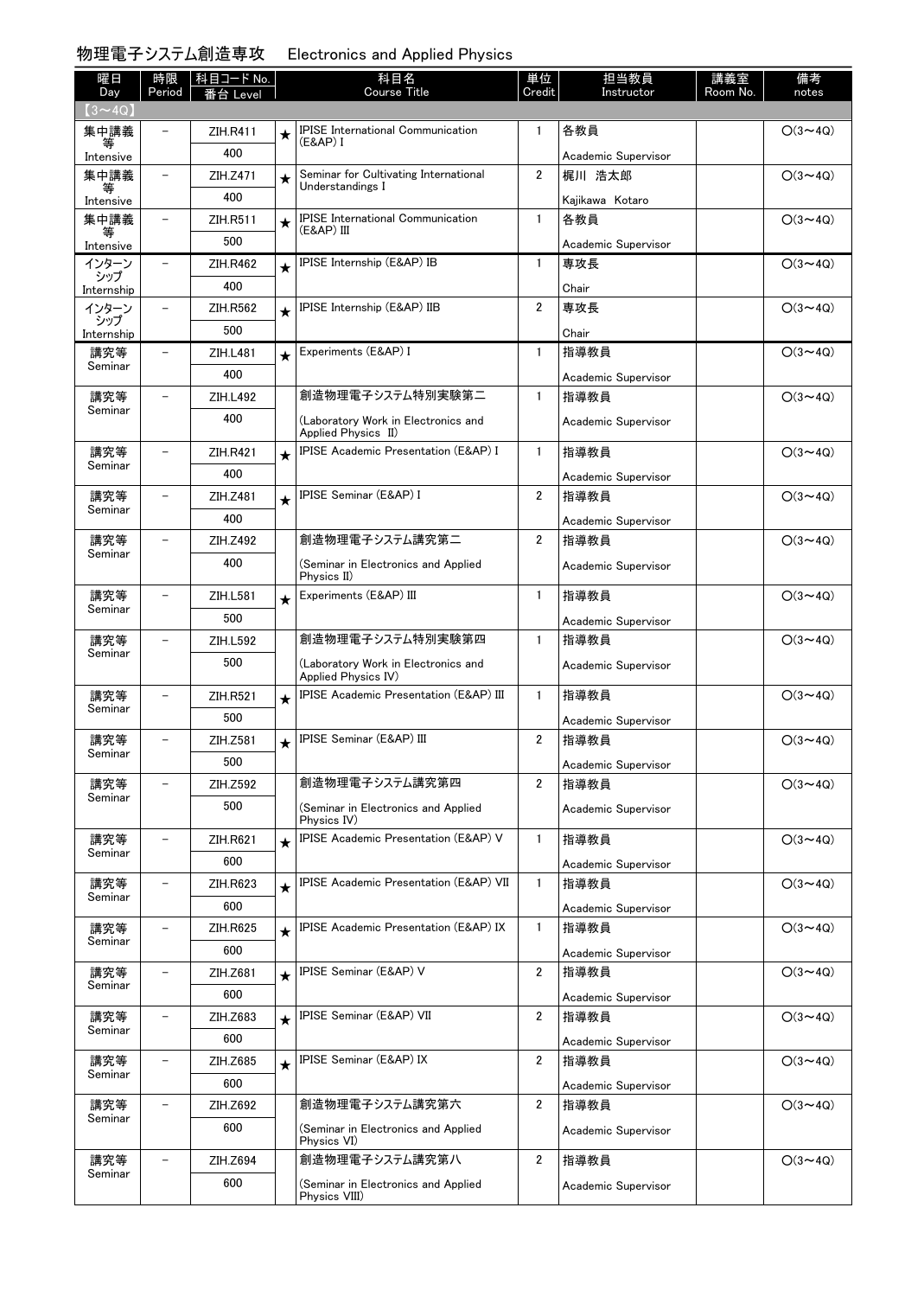# 物理電子システム創造専攻 Electronics and Applied Physics

| 曜日<br>Day.     | 時限<br>Period | 科目コード No.<br>番台 Level | 科目名<br>Course Title                               | 単位<br>Credit | 担当教員<br>Instructor  | 講義室<br>Room No. | 備考<br>notes       |
|----------------|--------------|-----------------------|---------------------------------------------------|--------------|---------------------|-----------------|-------------------|
| $(3\sim 40)$   |              |                       |                                                   |              |                     |                 |                   |
| 講究等<br>Seminar | -            | ZIH.Z696              | 創造物理電子システム講究第十                                    |              | 指導教員                |                 | $\bigcirc$ (3~40) |
|                |              | 600                   | (Seminar in Electronics and Applied<br>Physics X) |              | Academic Supervisor |                 |                   |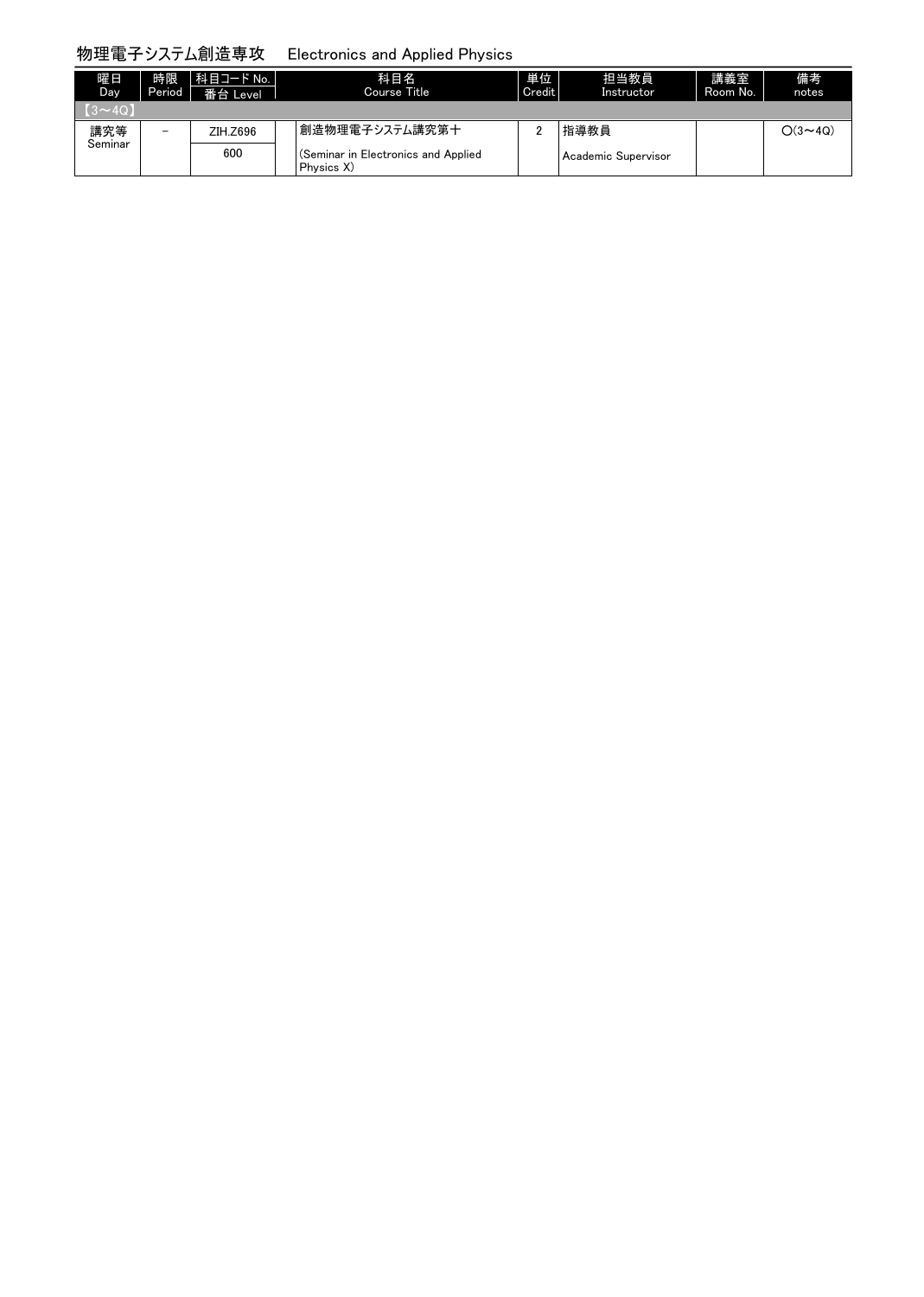# メカノマイクロ工学専攻 Mechano-Micro Engineering

| 曜日<br>Day         | 時限<br>Period             | 科目コード No.<br>番台 Level |         | 科目名<br><b>Course Title</b>                               | 単位<br>Credit            | 担当教員<br>Instructor  | 講義室<br>Room No. | 備考<br>notes    |
|-------------------|--------------------------|-----------------------|---------|----------------------------------------------------------|-------------------------|---------------------|-----------------|----------------|
| $(3 \sim 4Q)$     |                          |                       |         |                                                          |                         |                     |                 |                |
| 集中講義              |                          | ZIH.Z471              | $\star$ | Seminar for Cultivating International                    | $\overline{2}$          | 梶川 浩太郎              |                 | $O(3 \sim 4Q)$ |
| 等<br>Intensive    |                          | 400                   |         | Understandings I                                         |                         | Kajikawa Kotaro     |                 |                |
| 集中講義              |                          | ZII.C401              | $\star$ | <b>IPISE</b> International Communication                 | $\mathbf{1}$            | 指導教員                |                 | $O(3 \sim 4Q)$ |
| Intensive         |                          | 400                   |         | (MECMIC) I                                               |                         | Academic Supervisor |                 |                |
| 集中講義              | $\overline{\phantom{0}}$ | ZII.C501              | $\star$ | <b>IPISE</b> International Communication<br>(MECMIC) III | $\mathbf{1}$            | 指導教員                |                 | $O(3 \sim 4Q)$ |
| 等<br>Intensive    |                          | 500                   |         |                                                          |                         | Academic Supervisor |                 |                |
| インターン             | $\qquad \qquad -$        | ZII.I432              | $\star$ | IPISE Internship (MECMIC) IB                             | $\mathbf{1}$            | 専攻長                 |                 | $O(3 \sim 4Q)$ |
| シップ<br>Internship |                          | 400                   |         |                                                          |                         | Chair               |                 |                |
| インターン             | $\overline{\phantom{0}}$ | ZII.I532              | $\star$ | IPISE Internship (MECMIC) IIB                            | $\overline{2}$          | 専攻長                 |                 | $O(3 \sim 4Q)$ |
| シップ<br>Internship |                          | 500                   |         |                                                          |                         | Chair               |                 |                |
| 講究等               | $\overline{\phantom{0}}$ | ZII.P431              |         | <b>IPISE Academic Presentation (MECMIC) I</b>            | $\mathbf{1}$            | 指導教員                |                 | $O(3 \sim 4Q)$ |
| Seminar           |                          | 400                   |         |                                                          |                         | Academic Supervisor |                 |                |
| 講究等               |                          | ZII.Y491              | $\star$ | IPISE Seminar (MECMIC) I                                 | $\overline{2}$          | 指導教員                |                 | $O(3 \sim 4Q)$ |
| Seminar           |                          | 400                   |         |                                                          |                         | Academic Supervisor |                 |                |
| 講究等               | $\overline{\phantom{0}}$ | ZII.Z492              |         | メカノマイクロエ学講究第二                                            | $\mathbf{1}$            | 指導教員                |                 | $O(3 \sim 4Q)$ |
| Seminar           |                          | 400                   |         | (Seminar in Mechano-Micro Engineering<br>II)             |                         | Academic Supervisor |                 |                |
| 講究等               | $\overline{\phantom{0}}$ | ZII.P531              | $\star$ | <b>IPISE Academic Presentation (MECMIC)</b>              | $\mathbf{1}$            | 指導教員                |                 | $O(3 \sim 4Q)$ |
| Seminar           |                          | 500                   |         | Ш                                                        |                         | Academic Supervisor |                 |                |
| 講究等               | $\overline{\phantom{0}}$ | ZII.Y591              | $\star$ | IPISE Seminar (MECMIC) III                               | $\overline{\mathbf{2}}$ | 指導教員                |                 | $O(3 \sim 4Q)$ |
| Seminar           | 500                      |                       |         |                                                          |                         | Academic Supervisor |                 |                |
| 講究等               | $\overline{\phantom{0}}$ | ZII.Z592              |         | メカノマイクロエ学講究第四                                            | $\mathbf{1}$            | 指導教員                |                 | $O(3 \sim 4Q)$ |
| Seminar           |                          | 500                   |         | (Seminar in Mechano-Micro Engineering<br>IV)             |                         | Academic Supervisor |                 |                |
| 講究等               | $\overline{\phantom{0}}$ | ZII.P631              | $\star$ | <b>IPISE Academic Presentation (MECMIC)</b>              | $\mathbf{1}$            | 指導教員                |                 | $O(3 \sim 4Q)$ |
| Seminar           |                          | 600                   |         | v                                                        |                         | Academic Supervisor |                 |                |
| 講究等               |                          | ZII.P633              | $\star$ | <b>IPISE Academic Presentation (MECMIC)</b>              | $\mathbf{1}$            | 指導教員                |                 | $O(3 \sim 4Q)$ |
| Seminar           |                          | 600                   |         | VII                                                      |                         | Academic Supervisor |                 |                |
| 講究等               |                          | ZII.P635              | $\star$ | <b>IPISE Academic Presentation (MECMIC)</b><br>IX        | $\mathbf{1}$            | 指導教員                |                 | $O(3 \sim 4Q)$ |
| Seminar           |                          | 600                   |         |                                                          |                         | Academic Supervisor |                 |                |
| 講究等               | $\qquad \qquad -$        | ZII.Y691              | $\star$ | IPISE Seminar (MECMIC) V                                 | 2                       | 指導教員                |                 | $O(3 \sim 4Q)$ |
| Seminar           |                          | 600                   |         |                                                          |                         | Academic Supervisor |                 |                |
| 講究等               | -                        | ZII.Y693              | $\star$ | IPISE Seminar (MECMIC) VII                               | $\overline{2}$          | 指導教員                |                 | $O(3 \sim 4Q)$ |
| Seminar           |                          | 600                   |         |                                                          |                         | Academic Supervisor |                 |                |
| 講究等               | $\overline{\phantom{0}}$ | ZII.Y695              | $\star$ | IPISE Seminar (MECMIC) IX                                | $\overline{2}$          | 指導教員                |                 | $O(3 \sim 4Q)$ |
| Seminar           |                          | 600                   |         |                                                          |                         | Academic Supervisor |                 |                |
| 講究等               |                          | ZII.Z692              |         | メカノマイクロエ学講究第六                                            | $\overline{2}$          | 指導教員                |                 | $O(3 \sim 4Q)$ |
| Seminar           |                          | 600                   |         | (Seminar in Mechano-Micro Engineering<br>VI)             |                         | Academic Supervisor |                 |                |
| 講究等               |                          | ZII.Z694              |         | メカノマイクロエ学講究第八                                            | $\overline{2}$          | 指導教員                |                 | $O(3 \sim 4Q)$ |
| Seminar           |                          | 600                   |         | (Seminar in Mechano-Micro Engineering<br>VIII)           |                         | Academic Supervisor |                 |                |
| 講究等               |                          | ZII.Z696              |         | メカノマイクロエ学講究第十                                            | $\overline{2}$          | 指導教員                |                 | $O(3 \sim 4Q)$ |
| Seminar           |                          | 600                   |         | (Seminar in Mechano-Micro Engineering<br>X)              |                         | Academic Supervisor |                 |                |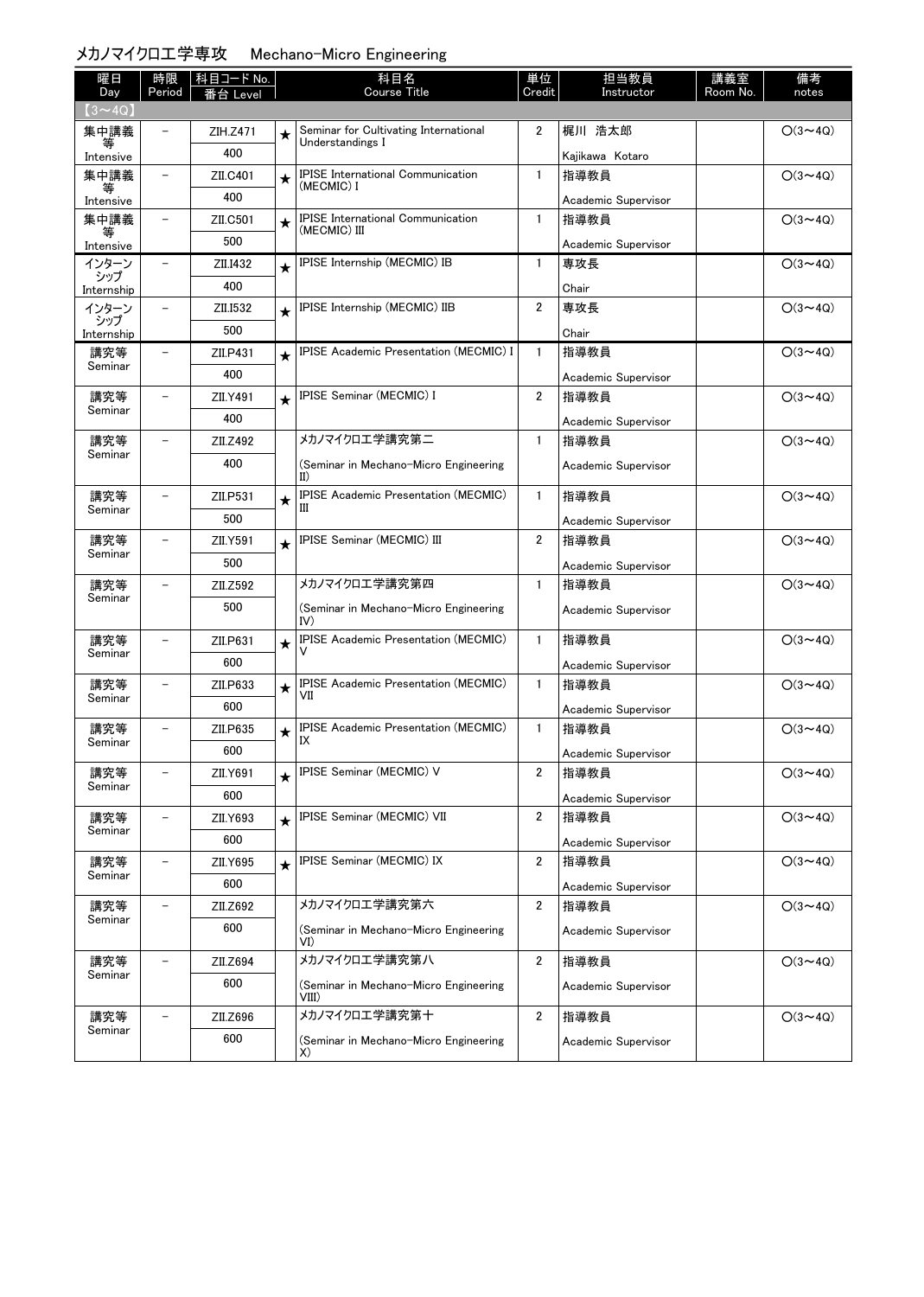# 知能システム科学専攻 Computational Intelligence and Systems Science

| 曜日                   | 時限                       | 科目コード No.       |         | 科目名<br><b>Course Title</b>                                            | 単位             | 担当教員                                | 講義室      | 備考             |
|----------------------|--------------------------|-----------------|---------|-----------------------------------------------------------------------|----------------|-------------------------------------|----------|----------------|
| Day<br>$(3 \sim 4Q)$ | Period                   | $E$ eve         |         |                                                                       | Credit         | Instructor                          | Room No. | notes          |
| 集中講義                 |                          | ZIH.Z471        | $\star$ | Seminar for Cultivating International                                 | 2              | 梶川 浩太郎                              |          | $O(3 \sim 4Q)$ |
| Intensive            |                          | 400             |         | Understandings I                                                      |                | Kajikawa Kotaro                     |          |                |
| 集中講義                 | $\overline{\phantom{0}}$ | ZIJ.D407        | $\star$ | <b>IPISE International Communication (CISS)</b>                       | $\mathbf{1}$   | 各教員                                 |          | $O(3 \sim 4Q)$ |
| Intensive            |                          | 400             |         |                                                                       |                | Academic Supervisor                 |          |                |
| 集中講義                 | $\overline{\phantom{a}}$ | ZIJ.D506        |         | システムモデリング実践演習                                                         | $\overline{2}$ | 瀧ノ上 正浩                              |          | $O(3 \sim 4Q)$ |
| 等<br>Intensive       |                          | 500             |         | (Practical Exercise on System Modeling)                               |                | 小野 功ほか                              |          |                |
|                      |                          |                 |         |                                                                       |                | Takinoue Masahiro<br>Ono Isao et al |          |                |
| 集中講義                 |                          | ZIJ.D509        | $\star$ | IPISE International Communication (CISS)                              | $\mathbf{1}$   | 各教員                                 |          | $O(3 \sim 4Q)$ |
| Intensive            |                          | 500             |         | Ш                                                                     |                | Academic Supervisor                 |          |                |
| インターン                | $\overline{\phantom{0}}$ | ZIJ.D403        |         | 知能システム科学専攻インターンシップ第一<br>в                                             | $\mathbf{1}$   | 専攻長                                 |          | $O(3 \sim 4Q)$ |
| シップ<br>Internship    |                          | 400             |         |                                                                       |                | Chair                               |          |                |
|                      |                          |                 |         | (Internship in Computational Intelligence<br>and Systems Science IB)  |                |                                     |          |                |
| インターン                |                          | ZIJ.D412        | $\star$ | IPISE Internship (CISS) IB                                            | $\mathbf{1}$   | 専攻長                                 |          | $O(3 \sim 4Q)$ |
| シップ<br>Internship    |                          | 400             |         |                                                                       |                | Chair                               |          |                |
| インターン                |                          | ZIJ.D505        |         | 知能システム科学専攻インターンシップ第二                                                  | $\overline{2}$ | 専攻長                                 |          | $O(3 \sim 4Q)$ |
| シップ<br>Internship    |                          | 500             |         | в                                                                     |                | Chair                               |          |                |
|                      |                          |                 |         | (Internship in Computational Intelligence<br>and Systems Science IIB) |                |                                     |          |                |
| インターン                | -                        | ZIJ.D514        | $\star$ | IPISE Internship (CISS) IIB                                           | 2              | 専攻長                                 |          | $O(3 \sim 4Q)$ |
| シップ<br>Internship    |                          | 500             |         |                                                                       |                | Chair                               |          |                |
| 講究等                  | $\overline{\phantom{0}}$ | ZIJ.D415        | $\star$ | IPISE Seminar (CISS) I                                                | $\overline{2}$ | 指導教員                                |          | $O(3 \sim 4Q)$ |
| Seminar              |                          | 400             |         |                                                                       |                | Academic Supervisor                 |          |                |
| 講究等                  |                          | ZIJ.D419        | $\star$ | IPISE Academic Presentation (CISS) I                                  | $\mathbf{1}$   | 指導教員                                |          | $O(3 \sim 4Q)$ |
| Seminar              |                          | 400             |         |                                                                       |                | Academic Supervisor                 |          |                |
| 講究等                  |                          | ZIJ.Z492        |         | 知能システム科学講究第二                                                          | $\overline{2}$ | 指導教員                                |          | $O(3 \sim 4Q)$ |
| Seminar              |                          | 400             |         | (Seminar on Intelligent Systems Science<br>II)                        |                | Academic Supervisor                 |          |                |
| 講究等                  | $\overline{\phantom{0}}$ | ZIJ.D517        | $\star$ | IPISE Seminar (CISS) III                                              | $\overline{2}$ | 指導教員                                |          | $O(3 \sim 4Q)$ |
| Seminar              |                          | 500             |         |                                                                       |                | Academic Supervisor                 |          |                |
| 講究等                  |                          | ZIJ.D521        | $\star$ | <b>IPISE Academic Presentation (CISS) III</b>                         | $\mathbf{1}$   | 指導教員                                |          | $O(3 \sim 4Q)$ |
| Seminar              |                          | 500             |         |                                                                       |                | Academic Supervisor                 |          |                |
| 講究等                  |                          | ZIJ.Z592        |         | 知能システム科学講究第四                                                          | $\overline{2}$ | 指導教員                                |          | $O(3 \sim 4Q)$ |
| Seminar              |                          | 500             |         | (Seminar on Intelligent Systems Science                               |                | Academic Supervisor                 |          |                |
|                      | $\overline{\phantom{0}}$ |                 |         | IV)<br>IPISE Seminar (CISS) V                                         | $\overline{2}$ |                                     |          |                |
| 講究等<br>Seminar       |                          | ZIJ.D601        | $\star$ |                                                                       |                | 指導教員                                |          | $O(3 \sim 4Q)$ |
|                      |                          | 600<br>ZIJ.D603 |         | IPISE Seminar (CISS) VII                                              | $\overline{2}$ | Academic Supervisor<br>指導教員         |          | $O(3 \sim 4Q)$ |
| 講究等<br>Seminar       |                          | 600             | $\star$ |                                                                       |                |                                     |          |                |
| 講究等                  |                          | ZIJ.D605        |         | IPISE Seminar (CISS) IX                                               | $\overline{2}$ | Academic Supervisor<br>指導教員         |          | $O(3 \sim 4Q)$ |
| Seminar              |                          | 600             | $\star$ |                                                                       |                |                                     |          |                |
| 講究等                  | $\overline{\phantom{a}}$ | ZIJ.D607        |         | IPISE Academic Presentation (CISS) V                                  | $\mathbf{1}$   | Academic Supervisor<br>指導教員         |          | $O(3 \sim 4Q)$ |
| Seminar              |                          | 600             | $\star$ |                                                                       |                |                                     |          |                |
| 講究等                  | $\overline{\phantom{0}}$ | ZIJ.D609        |         | IPISE Academic Presentation (CISS) VII                                | 1              | Academic Supervisor<br>指導教員         |          | $O(3 \sim 4Q)$ |
| Seminar              |                          | 600             | $\star$ |                                                                       |                |                                     |          |                |
| 講究等                  | $\overline{\phantom{0}}$ | ZIJ.D611        |         | IPISE Academic Presentation (CISS) IX                                 | 1              | Academic Supervisor<br>指導教員         |          | $O(3 \sim 4Q)$ |
| Seminar              |                          | 600             | $\star$ |                                                                       |                |                                     |          |                |
| 講究等                  |                          | ZIJ.Z692        |         | 知能システム科学講究第六                                                          | $\overline{2}$ | Academic Supervisor<br>指導教員         |          | $O(3 \sim 4Q)$ |
| Seminar              |                          | 600             |         | (Seminar on Intelligent Systems Science                               |                |                                     |          |                |
|                      |                          |                 |         | VI)                                                                   |                | Academic Supervisor                 |          |                |
| 講究等<br>Seminar       |                          | ZIJ.Z694        |         | 知能システム科学講究第八                                                          | $\overline{2}$ | 指導教員                                |          | $O(3 \sim 4Q)$ |
|                      |                          | 600             |         | (Seminar on Intelligent Systems Science<br>VIII)                      |                | Academic Supervisor                 |          |                |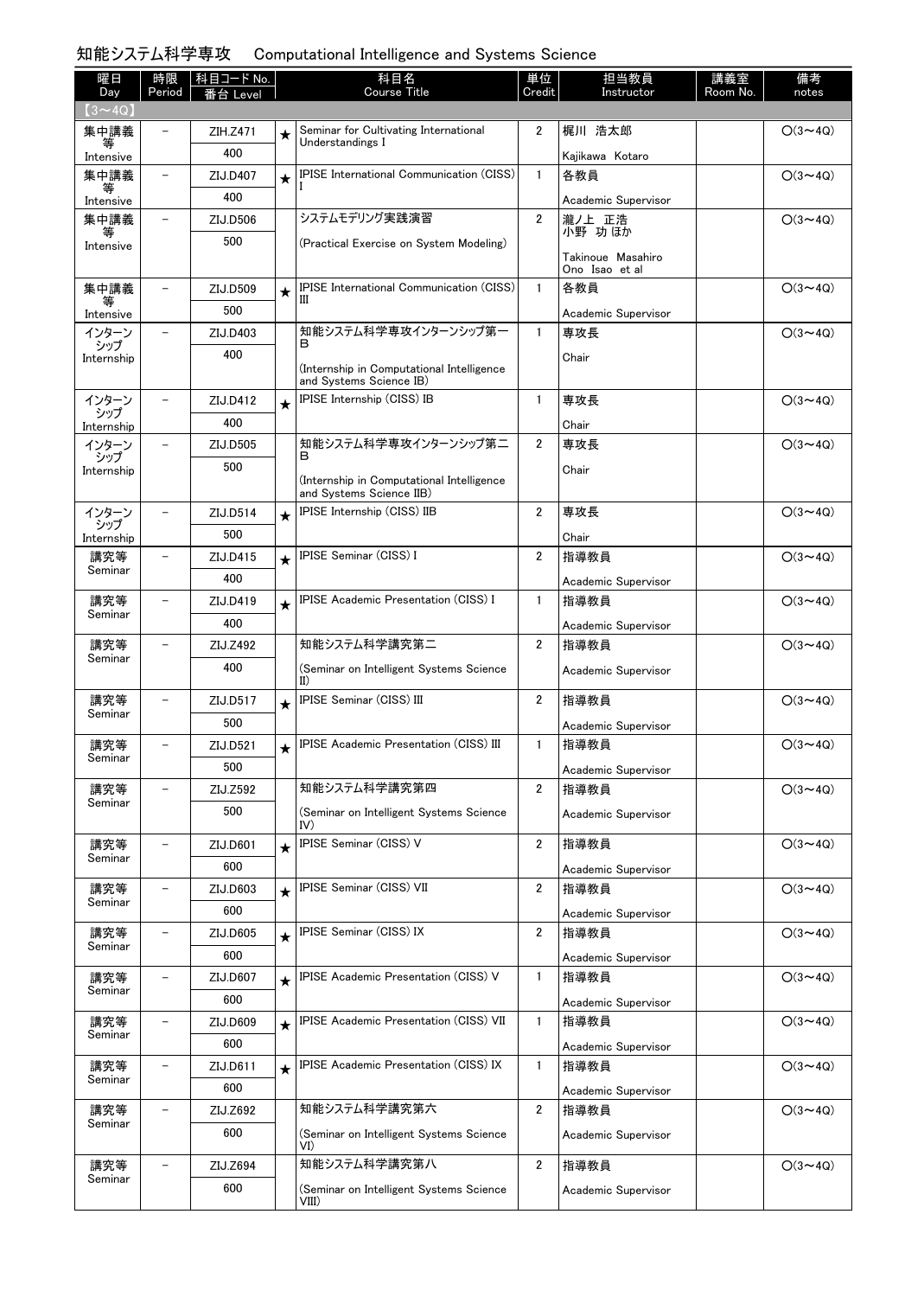# 知能システム科学専攻 Computational Intelligence and Systems Science

| 曜日<br>Day      | 時限<br>Period             | │科目コード No. │<br>番台 Level | 科目名<br>Course Title                                           | 単位<br>Credit | 担当教員<br>Instructor  | 講義室<br>Room No. | 備考<br>notes                   |
|----------------|--------------------------|--------------------------|---------------------------------------------------------------|--------------|---------------------|-----------------|-------------------------------|
| $(3 \sim 40)$  |                          |                          |                                                               |              |                     |                 |                               |
| 講究等<br>Seminar | $\overline{\phantom{0}}$ | ZIJ.Z696                 | 知能システム科学講究第十                                                  |              | 指導教員                |                 | $\bigcirc$ (3 $\thicksim$ 40) |
|                |                          | 600                      | (Seminar on Intelligent Systems Science<br>$\mathbf{v}$<br>Х. |              | Academic Supervisor |                 |                               |